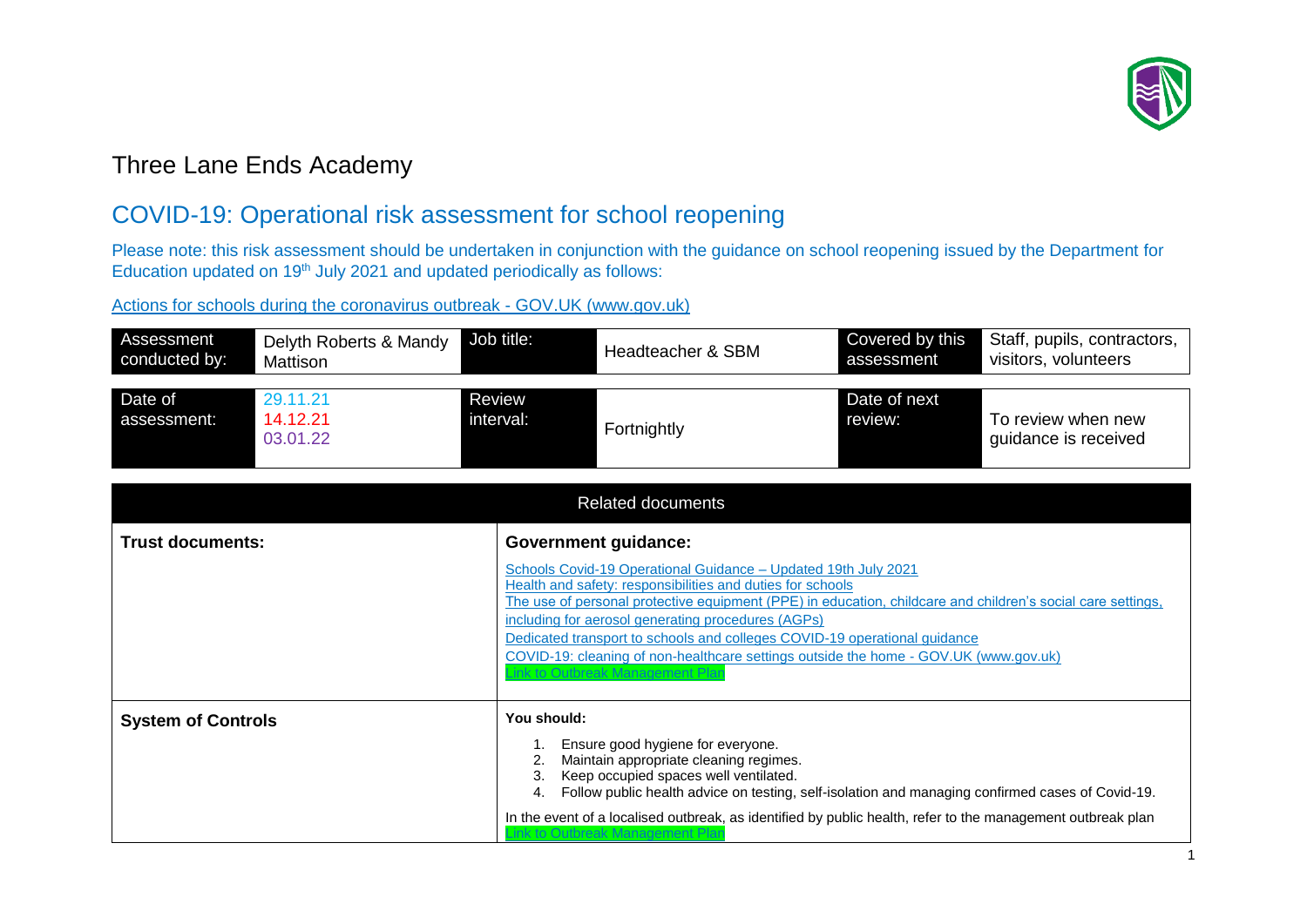

A risk is something that might happen in the future, and consideration is given to how probable (L) this is; the likely impact (I) it will have on the Trust resulting in the Exposure (E) the Trust has to the risk transpiring. L x I = E. Likelihood and Risk are scored 1 (Low), 2 (Medium), 3 (High). The Exposure 1 (Trivial), 2 (Low), 3 & 4 (Medium), 6 (High), 9 (Unacceptable)

|   | Likelihood                                                    |  |  |  |  |  |  |  |  |
|---|---------------------------------------------------------------|--|--|--|--|--|--|--|--|
| 1 | Unlikely                                                      |  |  |  |  |  |  |  |  |
| 2 | Possible                                                      |  |  |  |  |  |  |  |  |
| 3 | Very likely                                                   |  |  |  |  |  |  |  |  |
|   | <b>Impact</b>                                                 |  |  |  |  |  |  |  |  |
| 1 | Minor: Cause physical or emotional discomfort                 |  |  |  |  |  |  |  |  |
| 2 | Severe: Causes physical injury or illness requiring first aid |  |  |  |  |  |  |  |  |
| 3 | Major: Causes major physical injury, harm or ill-health       |  |  |  |  |  |  |  |  |

|               | 3 | 2 |              |   |  |  |  |  |  |
|---------------|---|---|--------------|---|--|--|--|--|--|
|               | 2 | 2 |              |   |  |  |  |  |  |
| ikelihood     |   |   | $\mathbf{2}$ | З |  |  |  |  |  |
|               |   |   | $\mathbf{2}$ | R |  |  |  |  |  |
| <b>Impact</b> |   |   |              |   |  |  |  |  |  |

| <b>Areas for concern</b>                  | Pre-<br>mitigation<br>risk<br>analysis |        |              | <b>Control measures</b>                                                                                                                                                                                                                                                                                                                                                                                                                                   | <u>In</u><br>place?<br>(Yes/No) | <b>Further</b><br>action/comments                                                      | R.        |                | Post-<br>mitigation<br>risk<br>analysis |                |
|-------------------------------------------|----------------------------------------|--------|--------------|-----------------------------------------------------------------------------------------------------------------------------------------------------------------------------------------------------------------------------------------------------------------------------------------------------------------------------------------------------------------------------------------------------------------------------------------------------------|---------------------------------|----------------------------------------------------------------------------------------|-----------|----------------|-----------------------------------------|----------------|
|                                           | Likelihood                             | Impact | xposure<br>ш |                                                                                                                                                                                                                                                                                                                                                                                                                                                           |                                 |                                                                                        |           | Likelihood     | Impact                                  | sure<br>Ъф     |
|                                           |                                        |        |              | 1. Establishing a systematic process of opening, including social distancing                                                                                                                                                                                                                                                                                                                                                                              |                                 |                                                                                        |           |                |                                         |                |
| <b>1.1 Social Distancing</b>              |                                        |        |              |                                                                                                                                                                                                                                                                                                                                                                                                                                                           |                                 |                                                                                        |           |                |                                         |                |
| No social distancing<br>measures in place |                                        |        |              | Where possible, classrooms continue to be adjusted with forward facing<br>$\bullet$<br>desks, to reduce face to face contact between pupils lowering the risk of<br>transmission.<br>Although social distancing is no longer a requirement, staff should be<br>mindful of their actions and behaviours towards each other.<br>Pupils are regularly reminded about social distancing whenever possible<br>$\bullet$<br>and not to physically touch others. | $\checkmark$                    | <b>Class teachers to</b><br>move all<br>classrooms back<br>to forward facing<br>desks. | <b>DR</b> | $\overline{2}$ | $\overline{2}$                          | $\overline{4}$ |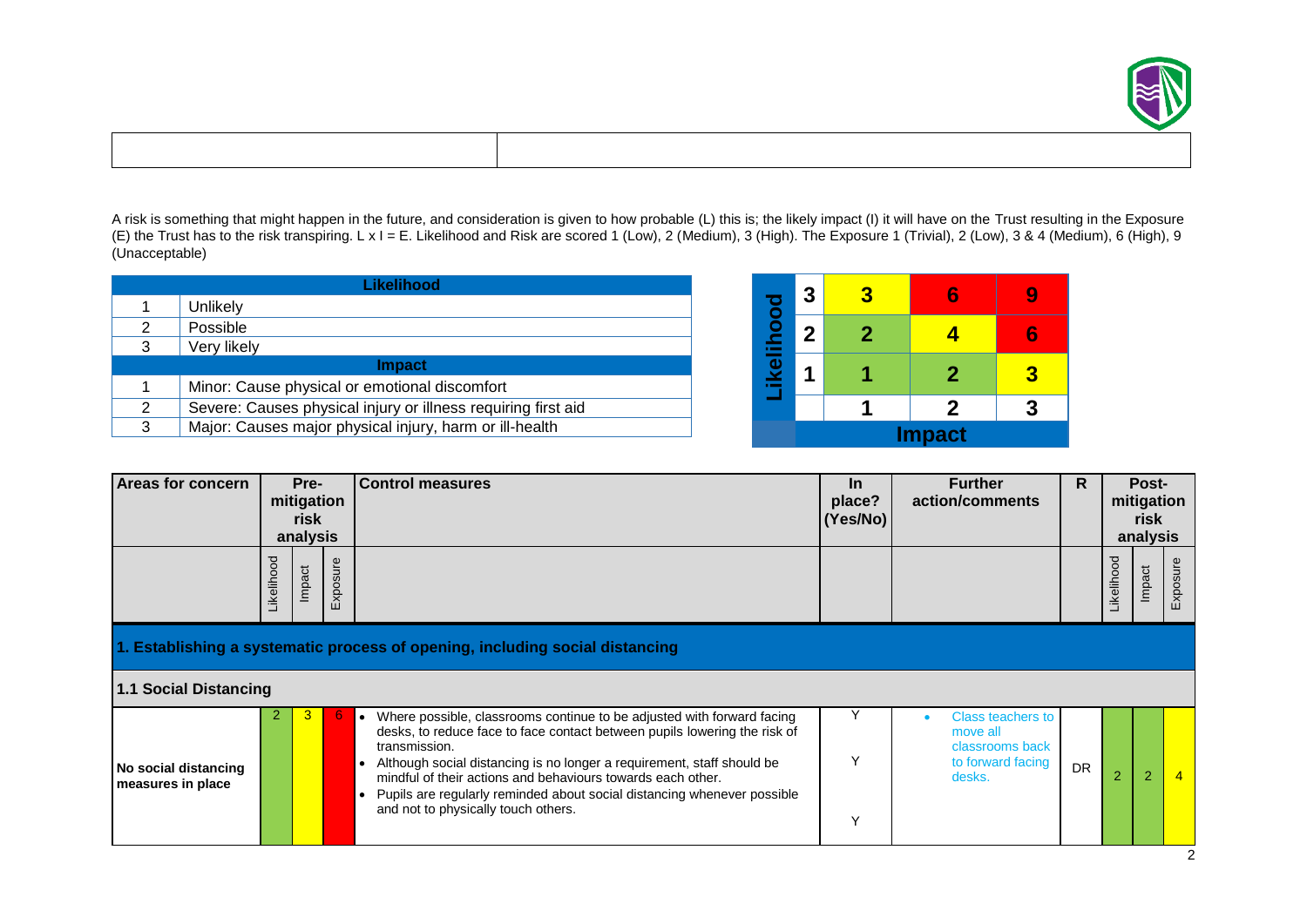

| Areas for concern                                              | Pre-<br>mitigation |                    |          | <b>Control measures</b>                                                                                                                                                                                                                                                                                                                                                                                                                                                                                                                                                                                                                                                                                                                                                                                                                                                                                                                                                                                                                    | $\ln$                                     | <b>Further</b>                                                                                                                                                                                                                                                            | $\mathsf{R}$    |                | Post-              |                |
|----------------------------------------------------------------|--------------------|--------------------|----------|--------------------------------------------------------------------------------------------------------------------------------------------------------------------------------------------------------------------------------------------------------------------------------------------------------------------------------------------------------------------------------------------------------------------------------------------------------------------------------------------------------------------------------------------------------------------------------------------------------------------------------------------------------------------------------------------------------------------------------------------------------------------------------------------------------------------------------------------------------------------------------------------------------------------------------------------------------------------------------------------------------------------------------------------|-------------------------------------------|---------------------------------------------------------------------------------------------------------------------------------------------------------------------------------------------------------------------------------------------------------------------------|-----------------|----------------|--------------------|----------------|
|                                                                |                    | risk               |          |                                                                                                                                                                                                                                                                                                                                                                                                                                                                                                                                                                                                                                                                                                                                                                                                                                                                                                                                                                                                                                            | place?<br>(Yes/No)                        | action/comments                                                                                                                                                                                                                                                           |                 |                | mitigation<br>risk |                |
|                                                                | Likelihood         | analysis<br>Impact | Exposure |                                                                                                                                                                                                                                                                                                                                                                                                                                                                                                                                                                                                                                                                                                                                                                                                                                                                                                                                                                                                                                            |                                           |                                                                                                                                                                                                                                                                           |                 | Likelihood     | analysis<br>Impact | Exposure       |
|                                                                |                    |                    |          | • Where staff would benefit from the reassurance of face coverings, these<br>can be worn if they wish to do so in circumstances where social distancing<br>cannot be maintained.<br>• In the event of a localised outbreak It may be necessary to reintroduce<br>consistent groups of pupils (refer to outbreak management plan)                                                                                                                                                                                                                                                                                                                                                                                                                                                                                                                                                                                                                                                                                                           | Υ<br>Y                                    | <b>Reminder of face</b><br>covering<br>available and<br>guidance change<br>in secondary<br>schools<br><b>Essential visitors</b><br>in school during<br>school hours.<br>Staff advised to<br>wear face<br>coverings in<br>communal areas,<br>all visitors to<br>wear masks |                 |                |                    |                |
| 1.2 Organisation of teaching spaces                            |                    |                    |          |                                                                                                                                                                                                                                                                                                                                                                                                                                                                                                                                                                                                                                                                                                                                                                                                                                                                                                                                                                                                                                            |                                           |                                                                                                                                                                                                                                                                           |                 |                |                    |                |
| <b>Classroom sizes</b><br>increase the risk of<br>transmission |                    | 3                  |          | • Classroom layout reviewed to allow pupils to sit side by side and face<br>forward, where possible.<br>Although social distancing is no longer a requirement, staff should be<br>mindful of their actions and behaviours towards each other.<br>Clear signage displayed in classrooms promoting respiratory hygiene.<br>$\bullet$<br>Classrooms and other areas to be well ventilated, door wedges available.<br>A managed plan is in place to make sure all doors are closed at the end of<br>each day. https://www.hse.gov.uk/coronavirus/equipment-and-<br>machinery/air-conditioning-and-ventilation.htm<br>Where mechanical ventilation is available, this should be used to maximise<br>$\bullet$<br>air flow.<br>• Windows should be opened just enough to provide constant background<br>ventilation and opened more fully during breaks to purge the air in the<br>space.<br>Where possible, high level windows rather than low level windows are kept<br>open to reduce draughts. These will be closed at the end of every day. | Y<br>Y<br>Υ<br>Y<br>Y<br>Y<br>Y<br>Υ<br>Y | Seating plan requested<br>from all teaching staff in<br>the event of needing to<br>identify close contacts and<br>if contacted by NHS Test &<br>trace.<br><b>Teaching staff to revise</b><br>seating plans and<br>resubmit.                                               | <b>DR</b><br>МM | $\overline{2}$ | $\overline{2}$     | $\overline{4}$ |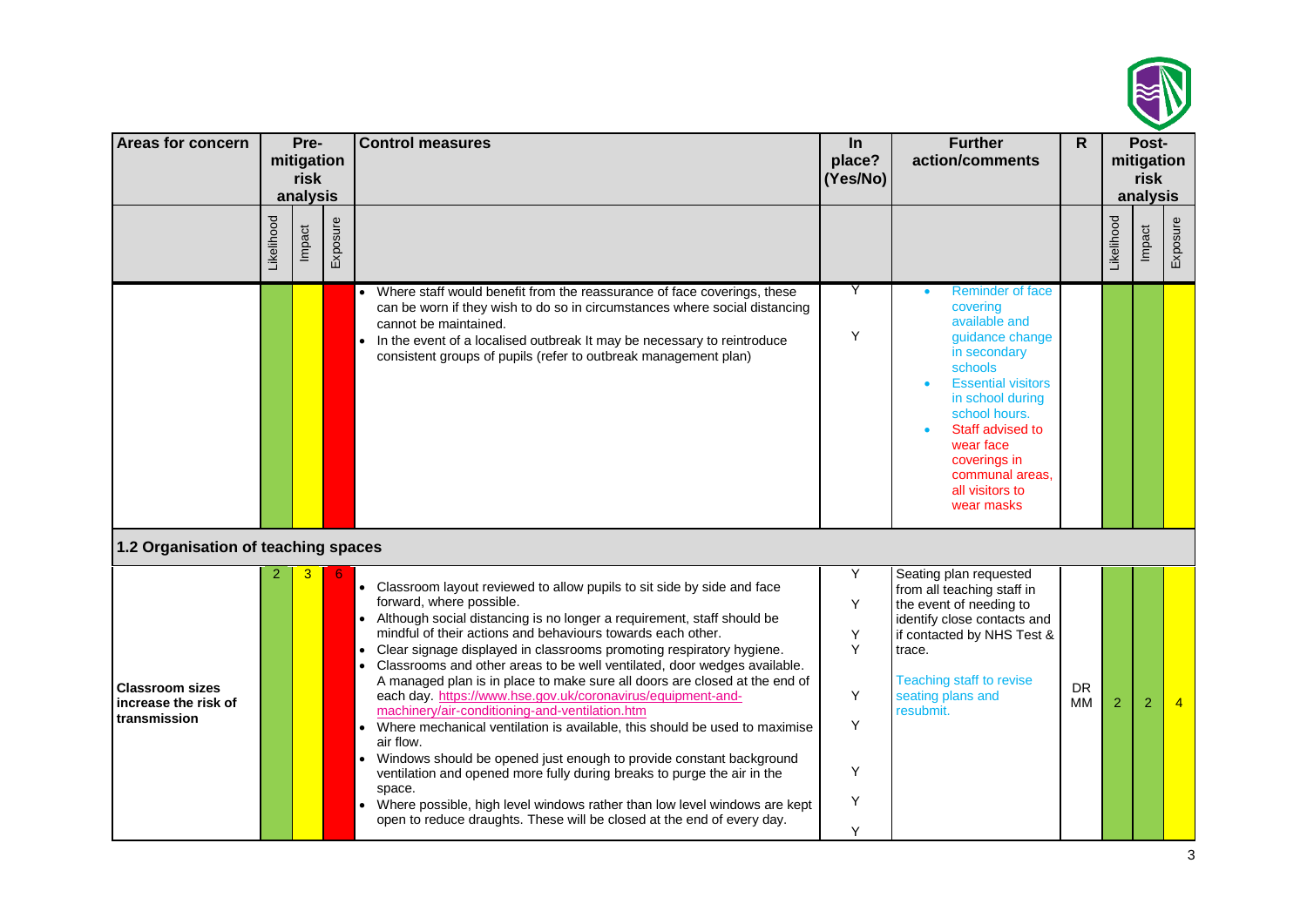

| <b>Areas for concern</b>                                                                                                                             |            | Pre-<br>mitigation<br>risk<br>analysis |          | <b>Control measures</b>                                                                                                                                                                                                                                                                                                                                                                                                                                                                                                                                                                                                                                                                                                                                                                                                                                                                                                                                                                                                                                                                                                                                                                                                                                                                                                                                                                                                                                                                                                                                                                                                                                                                                                                                                                                                                                                                                          | $\ln$<br>place?<br>(Yes/No) | <b>Further</b><br>action/comments                                                                                                                                                                                                                                                                                                                                                                                                                                                                                                                                                                              | R.              |            | Post-<br>mitigation<br>risk<br>analysis |                |
|------------------------------------------------------------------------------------------------------------------------------------------------------|------------|----------------------------------------|----------|------------------------------------------------------------------------------------------------------------------------------------------------------------------------------------------------------------------------------------------------------------------------------------------------------------------------------------------------------------------------------------------------------------------------------------------------------------------------------------------------------------------------------------------------------------------------------------------------------------------------------------------------------------------------------------------------------------------------------------------------------------------------------------------------------------------------------------------------------------------------------------------------------------------------------------------------------------------------------------------------------------------------------------------------------------------------------------------------------------------------------------------------------------------------------------------------------------------------------------------------------------------------------------------------------------------------------------------------------------------------------------------------------------------------------------------------------------------------------------------------------------------------------------------------------------------------------------------------------------------------------------------------------------------------------------------------------------------------------------------------------------------------------------------------------------------------------------------------------------------------------------------------------------------|-----------------------------|----------------------------------------------------------------------------------------------------------------------------------------------------------------------------------------------------------------------------------------------------------------------------------------------------------------------------------------------------------------------------------------------------------------------------------------------------------------------------------------------------------------------------------------------------------------------------------------------------------------|-----------------|------------|-----------------------------------------|----------------|
|                                                                                                                                                      | Likelihood | Impact                                 | Exposure |                                                                                                                                                                                                                                                                                                                                                                                                                                                                                                                                                                                                                                                                                                                                                                                                                                                                                                                                                                                                                                                                                                                                                                                                                                                                                                                                                                                                                                                                                                                                                                                                                                                                                                                                                                                                                                                                                                                  |                             |                                                                                                                                                                                                                                                                                                                                                                                                                                                                                                                                                                                                                |                 | Likelihood | Impact                                  | Exposure       |
|                                                                                                                                                      |            |                                        |          | • Where necessary, CO2 monitors will be located in poorly vented areas to<br>help us manage air-flow within our establishments. This will identify where<br>ventilation needs to be improved.<br>Heating will be used as necessary to ensure comfort levels are maintained<br>particularly in occupied spaces.                                                                                                                                                                                                                                                                                                                                                                                                                                                                                                                                                                                                                                                                                                                                                                                                                                                                                                                                                                                                                                                                                                                                                                                                                                                                                                                                                                                                                                                                                                                                                                                                   | Y                           |                                                                                                                                                                                                                                                                                                                                                                                                                                                                                                                                                                                                                |                 |            |                                         |                |
| 1.3 Availability of staff and class sizes                                                                                                            |            |                                        |          |                                                                                                                                                                                                                                                                                                                                                                                                                                                                                                                                                                                                                                                                                                                                                                                                                                                                                                                                                                                                                                                                                                                                                                                                                                                                                                                                                                                                                                                                                                                                                                                                                                                                                                                                                                                                                                                                                                                  |                             |                                                                                                                                                                                                                                                                                                                                                                                                                                                                                                                                                                                                                |                 |            |                                         |                |
| The number of staff,<br>who are available, is<br>lower than that<br>required to teach<br>classes in school and<br>operate effective<br>home learning |            |                                        |          | The health status and availability of every member of staff is known and is<br>$\bullet$<br>regularly updated so that deployment can be planned in line with - HR<br>monitors and tracks all staff who are absent from school due to isolating or<br>testing positive.<br>In line with DfE operational guidance all staff who are clinically extremely<br>$\bullet$<br>vulnerable (included on shielding patient list) are no longer advised to<br>shield if they cannot work from home.<br>https://www.gov.uk/government/publications/guidance-on-shielding-<br>and-protecting-extremely-vulnerable-persons-from-covid-19/guidance-<br>on-shielding-and-protecting-extremely-vulnerable-persons-from-covid-<br>19<br>Individual risk assessments for staff who are clinically extremely vulnerable<br>$\bullet$<br>have been updated prior to returning and adjustments have been made to<br>support them in their role.<br>Staff who are clinically vulnerable (including staff who are pregnant) can<br>$\bullet$<br>return to work. HR will liaise with individual staff members to update their<br>individual risk assessment to support them in their role.<br>https://www.gov.uk/government/publications/guidance-on-shielding-and-<br>protecting-extremely-vulnerable-persons-from-covid-19/guidance-on-<br>shielding-and-protecting-extremely-vulnerable-persons-from-covid-19<br>Pregnant women are in the 'clinically vulnerable' category and are<br>generally advised to follow the above advice, which applies to all staff in<br>schools. A risk assessment will be conducted for pregnant women in line<br>with the Management of Health and Safety at Work Regulations 1999<br>(MHSW).<br>The Royal College of Obstetrics and Gynaecology (RCOG) has published<br>occupational health advice for employers and pregnant women<br>(https://www.rcog.org.uk/en/guidelines-guidelines/coronavirus- | Y<br>Y<br>Y<br>Υ<br>Y<br>Y  | All staff fully vaccinated.<br>One new member of staff<br>only not vaccinated. Staff<br>reporting when boosters<br>received.<br>As restrictions have been<br>eased following the move<br>to Step 4 of the roadmap,<br>those who are clinically<br>extremely vulnerable are<br>advised, as a minimum, to<br>follow the same guidance<br>as everyone else.<br>From 19 July, social<br>distancing measures have<br>ended in the workplace<br>and it is no longer<br>necessary for the<br>government to instruct<br>people to work from home.<br>Currently no vulnerable<br>staff requesting to work<br>from home. | <b>DR</b><br>MМ |            | 3                                       | 3 <sup>1</sup> |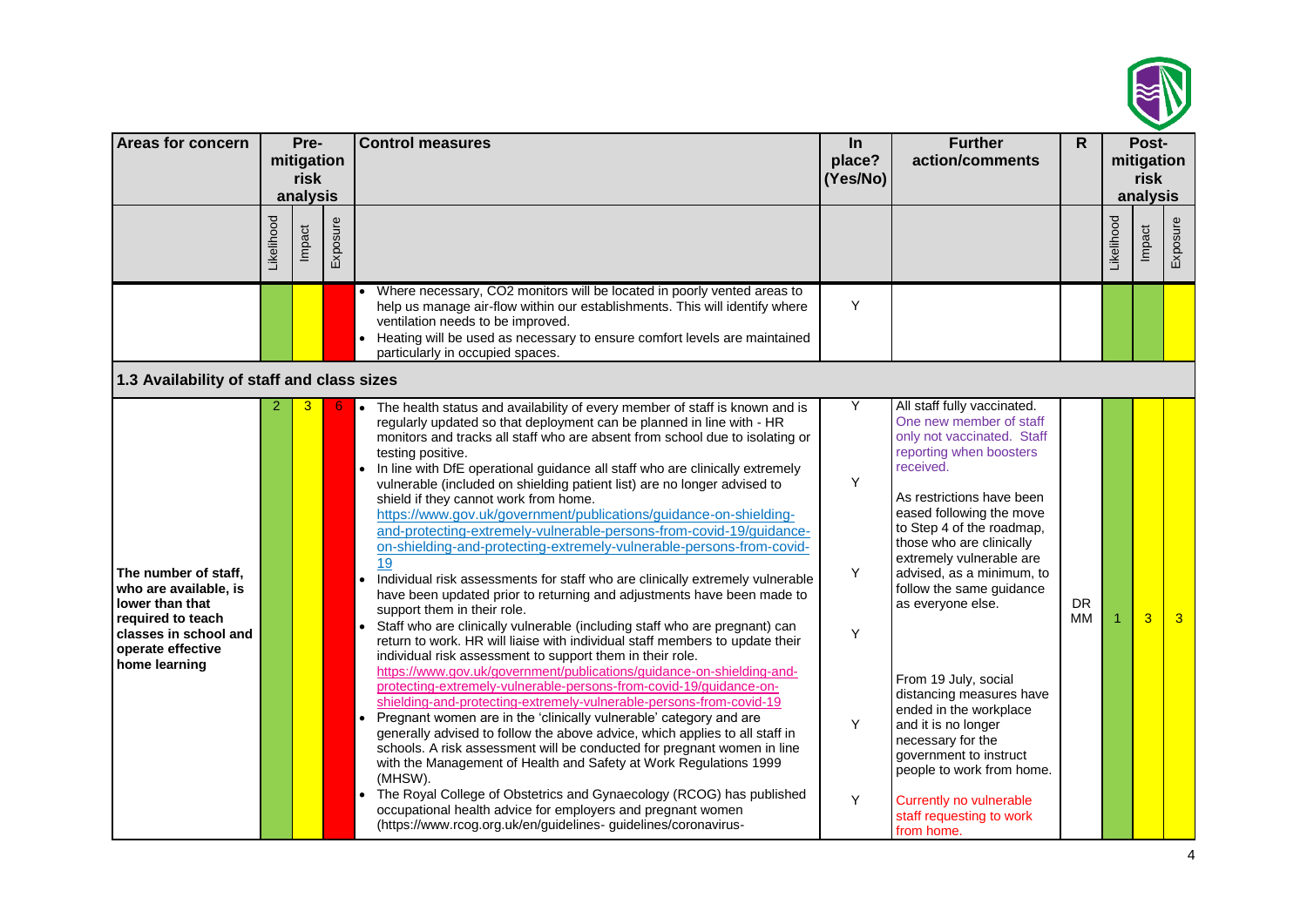

| Areas for concern                                                              | Pre-<br>mitigation<br>risk<br>analysis |        |          | <b>Control measures</b>                                                                                                                                                                                                                                                                                                                                                                                                                                                                                                                                                                                                                                                                                                                                                                                                                                                                                                                                                                                                                                                                                    | In<br>place?<br>(Yes/No) | <b>Further</b><br>action/comments                                                              | $\mathsf{R}$ |                | Post-<br>mitigation<br>risk<br>analysis |                |
|--------------------------------------------------------------------------------|----------------------------------------|--------|----------|------------------------------------------------------------------------------------------------------------------------------------------------------------------------------------------------------------------------------------------------------------------------------------------------------------------------------------------------------------------------------------------------------------------------------------------------------------------------------------------------------------------------------------------------------------------------------------------------------------------------------------------------------------------------------------------------------------------------------------------------------------------------------------------------------------------------------------------------------------------------------------------------------------------------------------------------------------------------------------------------------------------------------------------------------------------------------------------------------------|--------------------------|------------------------------------------------------------------------------------------------|--------------|----------------|-----------------------------------------|----------------|
|                                                                                | Likelihood                             | Impact | Exposure |                                                                                                                                                                                                                                                                                                                                                                                                                                                                                                                                                                                                                                                                                                                                                                                                                                                                                                                                                                                                                                                                                                            |                          |                                                                                                |              | Likelihood     | Impact                                  | Exposure       |
|                                                                                |                                        |        |          | pregnancy/). This document includes advice for women from 28 weeks<br>gestation or with underlying health conditions who may be at greater risk.<br>The trust has completed an Equality Impact Assessment to plan the risk,<br>consideration and control measures needed for people with particular<br>protected characteristics - link to Equality Impact Assessment.<br>Discussions take place with staff who are not displaying symptoms but are<br>self-isolating regarding working from home.<br>https://www.gov.uk/government/publications/guidance-on-shielding-and-<br>protecting-extremely-vulnerable-persons-from-covid-19/guidance-on-<br>shielding-and-protecting-extremely-vulnerable-persons-from-covid-19<br>Flexible deployment of supply teacher, teaching assistants and pupil facing<br>staff to support in class provision.<br>• Full use is made of testing to inform staff deployment.<br>https://www.gov.uk/guidance/coronavirus-covid-19-getting-tested<br>https://www.gov.uk/coronavirus<br>Register of members of staff already received the vaccine is updated<br>consistently. | Y<br>Υ<br>Y<br>Y<br>Υ    | <b>New Guidance Shared with</b><br>staff. Staff able to test on<br>day 6 and day 7 using LFT.  |              |                |                                         |                |
| 1.4 The school day                                                             |                                        |        |          |                                                                                                                                                                                                                                                                                                                                                                                                                                                                                                                                                                                                                                                                                                                                                                                                                                                                                                                                                                                                                                                                                                            |                          |                                                                                                |              |                |                                         |                |
| The start and end of<br>the school day<br>increase the risk of<br>transmission | 2                                      | 3      |          | To limit pupil interaction between groups, staggered break and lunch times<br>$\bullet$<br>for each group are in place following a one-way system where possible<br>through the academy.<br>Breakfast club to be offered and to be pre-booked. Pupils to sit with peers<br>from their year group.<br>• Gates to be opened at 8:40am for parents to accompany pupils to their<br>classroom door and then requested to leave the site as soon as pupils<br>have been handed over to school staff.<br>Similar arrangement at the end of the school day whereby gates are open<br>5 minutes prior to doors opening. This encourages minimum gatherings of<br>parents on site.                                                                                                                                                                                                                                                                                                                                                                                                                                  | Υ<br>Υ<br>Y<br>Υ         | Pupils to sit in their year<br>groups for lunch time.<br><b>Return to remote</b><br>assemblies | <b>DR</b>    | $\overline{2}$ | 2                                       |                |
| 1.5 Planning movement around the school                                        |                                        |        |          |                                                                                                                                                                                                                                                                                                                                                                                                                                                                                                                                                                                                                                                                                                                                                                                                                                                                                                                                                                                                                                                                                                            |                          |                                                                                                |              |                |                                         |                |
| Movement around the<br>school increases the<br>risk of transmission            |                                        | 3      |          | • Circulation plans have been reviewed and revised. Where appropriate, a<br>One-way system will remain in place around the academy.<br>• Appropriate signage is in place to clarify routes.                                                                                                                                                                                                                                                                                                                                                                                                                                                                                                                                                                                                                                                                                                                                                                                                                                                                                                                | Υ<br>Y                   | Encourage parents to<br>request a telephone call<br>with school staff to                       | <b>DR</b>    |                | $\overline{2}$                          | $\overline{2}$ |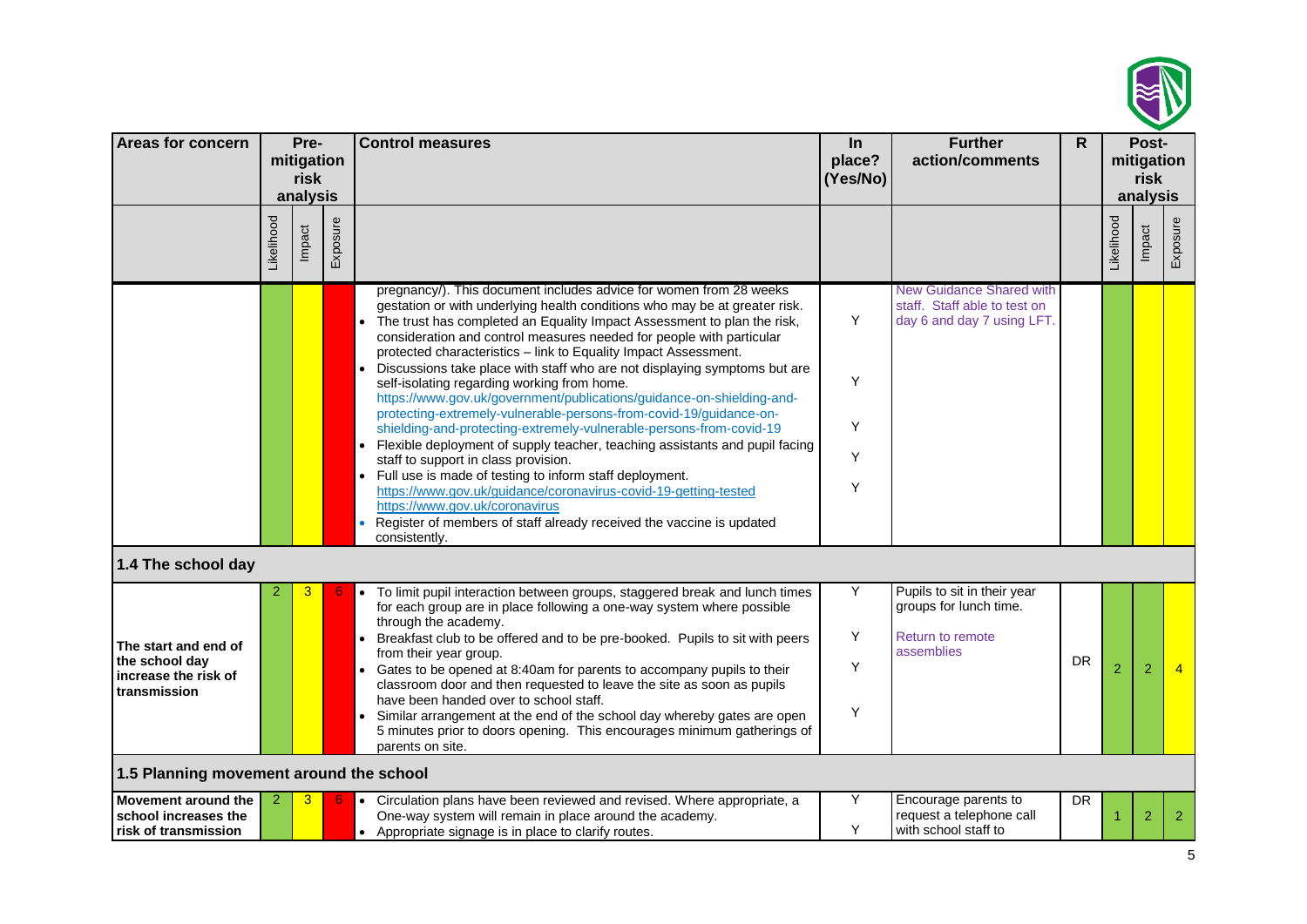

| Areas for concern                                                                                                             | Pre-<br>mitigation<br>risk<br>analysis |        |          | <b>Control measures</b>                                                                                                                                                                                                                                                                                                                                                                                                                                                                                                                                                                                                                                                                                                                                                                                                                                                                                                  | $\ln$<br>place?<br>(Yes/No)               | <b>Further</b><br>action/comments                                                                                                                                                                                                                          | $\mathsf{R}$          |            | Post-<br>mitigation<br>risk<br>analysis |          |
|-------------------------------------------------------------------------------------------------------------------------------|----------------------------------------|--------|----------|--------------------------------------------------------------------------------------------------------------------------------------------------------------------------------------------------------------------------------------------------------------------------------------------------------------------------------------------------------------------------------------------------------------------------------------------------------------------------------------------------------------------------------------------------------------------------------------------------------------------------------------------------------------------------------------------------------------------------------------------------------------------------------------------------------------------------------------------------------------------------------------------------------------------------|-------------------------------------------|------------------------------------------------------------------------------------------------------------------------------------------------------------------------------------------------------------------------------------------------------------|-----------------------|------------|-----------------------------------------|----------|
|                                                                                                                               | Likelihood                             | Impact | Exposure |                                                                                                                                                                                                                                                                                                                                                                                                                                                                                                                                                                                                                                                                                                                                                                                                                                                                                                                          |                                           |                                                                                                                                                                                                                                                            |                       | Likelihood | Impact                                  | Exposure |
|                                                                                                                               |                                        |        |          | Identified pinch points and bottle necks are managed accordingly<br>Pupils are regularly briefed and reminded about pupil expectations and<br>hygiene guidance.<br>Behaviour policy updated to ensure compliance and sanctions applied as<br>necessary.<br>Appropriate duty rota and levels of supervision are in place.<br>$\bullet$<br>Doors on specific learner routes are propped open to minimise contact on<br>surfaces.<br>• Parents are prevented from entering school without prior consent and are<br>directed to telephone the academy or email admin@tleacademy.com.<br>It is recommended that visitors continue to wear face coverings in<br>$\bullet$<br>situations outside of the classroom where they may come into contact with<br>people they do not usually meet.<br>• In the event of a localised outbreak It may be necessary to reintroduce<br>face coverings (refer to outbreak management plan). | Y<br>Υ<br>Y<br>Υ<br>Y<br>Y<br>Υ<br>Y<br>Υ | minimise gatherings on<br>site.<br>Reminder to parents and<br>request for facemasks on<br>school site when face to face<br>meetings<br>Face to face meetings only<br>when other options not<br>available.<br>Parents informed by letter<br>of new guidance | <b>DR</b>             |            |                                         |          |
| 1.6 Curriculum organisation                                                                                                   |                                        |        |          |                                                                                                                                                                                                                                                                                                                                                                                                                                                                                                                                                                                                                                                                                                                                                                                                                                                                                                                          |                                           |                                                                                                                                                                                                                                                            |                       |            |                                         |          |
| Pupils will have fallen<br>behind in their<br>learning during<br>school closures and<br>achievement gaps will<br>have widened |                                        | З      |          | • Strategic plans in place for each subject and year group.<br>• Curriculum reviewed and refined to ensure depth, breadth and continuity<br>(see curriculum section below).<br>• On-line/ remote learning platforms prepared for delivery in event of sudden<br>lockdown or in cases where pupils are self-isolating and working from<br>home.<br>• Gaps in learning are assessed and addressed in teachers' short and<br>medium-term planning.<br>• Home and remote learning is continuing for those self-isolating, working<br>from home and is calibrated to complement in-school learning and address<br>gaps identified.<br>• Letters distributed to all year groups to outline how to access online<br>learning in the event of self-isolation or national/local restrictions.                                                                                                                                     | Y<br>Υ<br>Υ<br>Υ<br>Υ<br>Υ<br>Y           | Tutoring programme in<br>place within school                                                                                                                                                                                                               | <b>DR</b><br>GB<br>ES | 2          | 2                                       |          |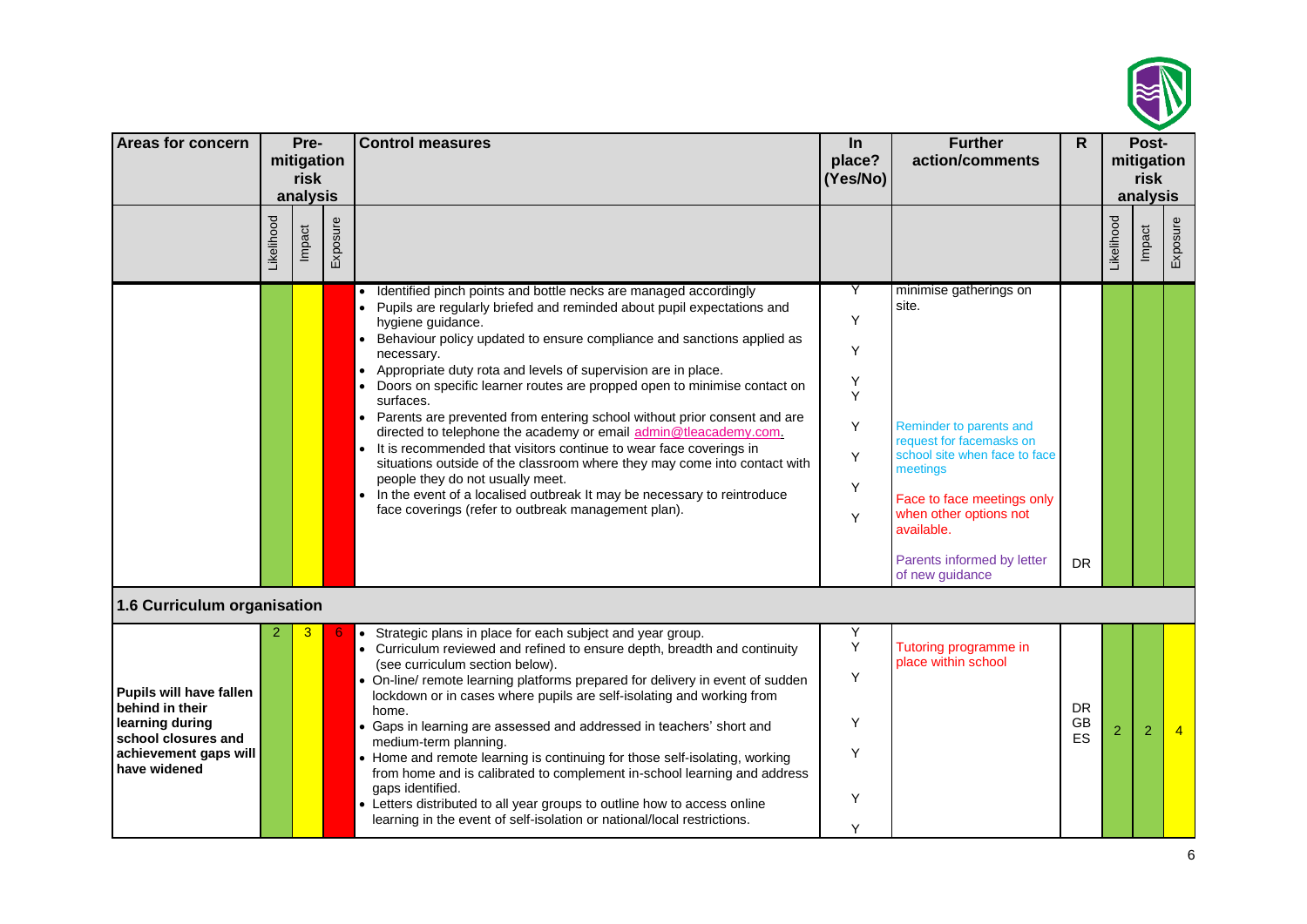

| <b>Areas for concern</b>                                                                                 |           | Pre-<br>mitigation<br>risk<br>analysis |          | <b>Control measures</b>                                                                                                                                                                                                                                                                                                                                                                                                                                                                                                                                                                                                                                                                                                                                                                                                                                                                                                                            | In<br>place?<br>(Yes/No)             | <b>Further</b><br>action/comments | $\mathsf{R}$    |            | Post-<br>mitigation<br>risk<br>analysis |          |
|----------------------------------------------------------------------------------------------------------|-----------|----------------------------------------|----------|----------------------------------------------------------------------------------------------------------------------------------------------------------------------------------------------------------------------------------------------------------------------------------------------------------------------------------------------------------------------------------------------------------------------------------------------------------------------------------------------------------------------------------------------------------------------------------------------------------------------------------------------------------------------------------------------------------------------------------------------------------------------------------------------------------------------------------------------------------------------------------------------------------------------------------------------------|--------------------------------------|-----------------------------------|-----------------|------------|-----------------------------------------|----------|
|                                                                                                          | ikelihood | Impact                                 | Exposure |                                                                                                                                                                                                                                                                                                                                                                                                                                                                                                                                                                                                                                                                                                                                                                                                                                                                                                                                                    |                                      |                                   |                 | _ikelihood | Impact                                  | Exposure |
|                                                                                                          |           |                                        |          | • Plans for intervention are in place for those pupils who have fallen behind in<br>their learning (see Raising Attainment Plans and Catch-up Plan).<br>• Updated guidance to parents on supporting their pupils with remote<br>learning.<br>https://www.Safe Remote Learning   SWGfL,<br>Online Safety - London Grid for Learning (Igfl.net)                                                                                                                                                                                                                                                                                                                                                                                                                                                                                                                                                                                                      | Y                                    |                                   |                 |            |                                         |          |
| 1.7 Staff workspaces                                                                                     |           |                                        |          |                                                                                                                                                                                                                                                                                                                                                                                                                                                                                                                                                                                                                                                                                                                                                                                                                                                                                                                                                    |                                      |                                   |                 |            |                                         |          |
| <b>Staff areas increase</b><br>the risk of<br>transmission                                               |           | 3                                      |          | • It is recommended that visitors continue to wear face coverings in situations<br>outside of the classroom where they may come into contact with people<br>they do not usually meet.<br>• In the event of a localised outbreak It may be necessary to reintroduce face<br>coverings (refer to outbreak management plan).<br>• Identified room capacity of offices and communal areas remain in place.<br>· Ideally, adults should remain 2 metres from each other and children. In<br>particular, staff should avoid close face to face contact and minimise time<br>spent within 1 metre of anyone.<br>• Staff to remain in areas, where possible, to avoid cross contamination of<br>workstations.<br>• Workspaces are equipped with hand sanitiser and anti-bacterial wipes.<br>• If staff have any concerns about their work space this needs to be raised<br>with the Business Manager.<br>• Maximum occupancy displayed in all staff areas. | Y<br>Υ<br>Υ<br>Y<br>Y<br>Υ<br>Υ<br>Υ |                                   | <b>DR</b><br>MМ |            | 2                                       | 2        |
| 1.8 Managing the school lifecycle                                                                        |           |                                        |          |                                                                                                                                                                                                                                                                                                                                                                                                                                                                                                                                                                                                                                                                                                                                                                                                                                                                                                                                                    |                                      |                                   |                 |            |                                         |          |
| <b>Limited progress with</b><br>the school's calendar<br>and workplan<br>because of COVID-19<br>measures |           |                                        |          | School calendar rationalised.<br>$\bullet$<br>Senior Leadership Team, middle leaders and staff workplans to include<br>short- and medium-term planning.<br>Curriculum and timetable reviewed and complete for the new academic<br>$\bullet$<br>year.<br>Virtual parents' evenings have been planned where appropriate.<br>$\bullet$                                                                                                                                                                                                                                                                                                                                                                                                                                                                                                                                                                                                                | Υ<br>Υ<br>Y<br>Y                     |                                   | <b>DR</b>       |            | $\overline{2}$                          | 2        |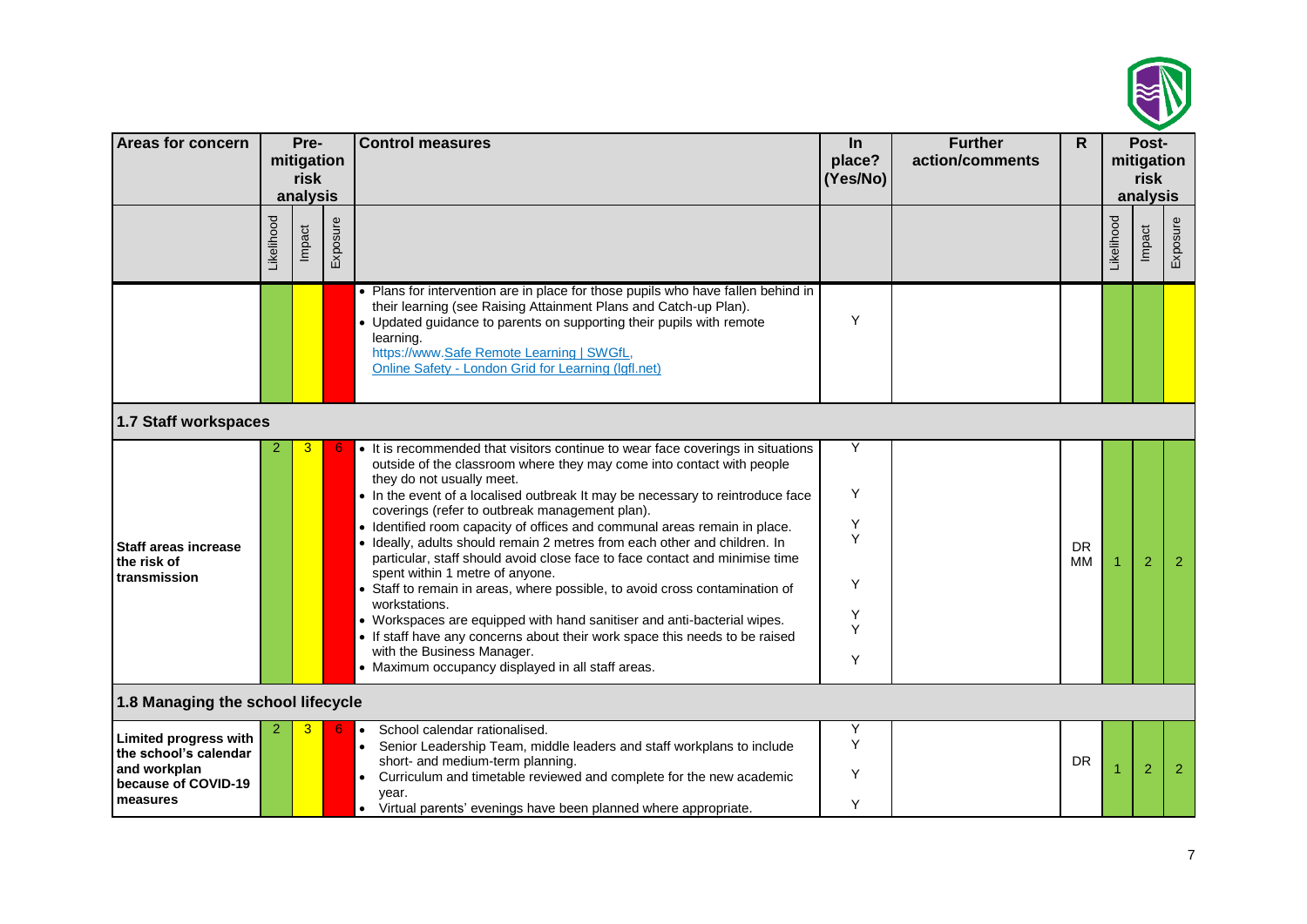

| <b>Areas for concern</b>                                                                                                                                                                                              |            | Pre-<br>mitigation<br>risk<br>analysis |          | <b>Control measures</b>                                                                                                                                                                                                                                                                                                                                                                                                                                                                                                                                                                                                                                                                                                       | In<br>place?<br>(Yes/No)   | <b>Further</b><br>action/comments | $\mathsf{R}$    |            | Post-<br>mitigation<br>risk<br>analysis |          |  |
|-----------------------------------------------------------------------------------------------------------------------------------------------------------------------------------------------------------------------|------------|----------------------------------------|----------|-------------------------------------------------------------------------------------------------------------------------------------------------------------------------------------------------------------------------------------------------------------------------------------------------------------------------------------------------------------------------------------------------------------------------------------------------------------------------------------------------------------------------------------------------------------------------------------------------------------------------------------------------------------------------------------------------------------------------------|----------------------------|-----------------------------------|-----------------|------------|-----------------------------------------|----------|--|
|                                                                                                                                                                                                                       | Likelihood | Impact                                 | Exposure |                                                                                                                                                                                                                                                                                                                                                                                                                                                                                                                                                                                                                                                                                                                               |                            |                                   |                 | Likelihood | Impact                                  | Exposure |  |
| 1.9 Governance and policy                                                                                                                                                                                             |            |                                        |          |                                                                                                                                                                                                                                                                                                                                                                                                                                                                                                                                                                                                                                                                                                                               |                            |                                   |                 |            |                                         |          |  |
| <b>Trustees and</b><br>Governors are not<br>fully informed or<br>involved in making<br>key decisions                                                                                                                  |            |                                        | 2        | Trustee meetings will now be held face to face. All attendees will be tested<br>$\bullet$<br>using a lateral flow prior to the meeting.<br>Trustees are involved in key decisions on reopening.<br>Trustees approval of full opening plans and risk assessment prior to<br>opening.<br>Trustees are briefed regularly on the latest government guidance and its<br>implications for the trust's academies.<br>Governors are briefed with updates on school provision, the latest<br>government guidance and its implications for the academy.<br>Governors meeting will be held virtually until further notice.                                                                                                               | Y<br>Υ<br>Y<br>Υ<br>Y<br>Υ |                                   | <b>DR</b>       | 1          |                                         |          |  |
| 1.10 Policy review                                                                                                                                                                                                    |            |                                        |          |                                                                                                                                                                                                                                                                                                                                                                                                                                                                                                                                                                                                                                                                                                                               |                            |                                   |                 |            |                                         |          |  |
| <b>Existing policies on</b><br>safeguarding, health<br>and safety, fire<br>evacuation, medical,<br>behaviour,<br>attendance and other<br>policies are no longer<br>fit for purpose in the<br>current<br>circumstances | 2          | 2                                      |          | • The relevant policies below have been revised and approved by Trustees<br>to take account of government guidance and its implications for the school:<br>Health & Safety<br>$\circ$<br>Safeguarding<br>$\circ$<br>Behaviour<br>$\circ$<br>Attendance<br>$\circ$<br><b>Medical Care</b><br>$\circ$<br><b>Infection Control</b><br>$\circ$<br><b>Fire Evacuation</b><br>$\circ$<br>Social Distancing<br>$\circ$<br><b>Risk assessment</b><br>$\circ$<br>Visitor policy & risk assessment<br>$\circ$<br>Governors, staff (including union reps), pupils and parents have been<br>briefed accordingly regarding any changes.<br>CPD plans in place for staff to support any adjustments to policy and<br>$\bullet$<br>practice. | Y<br>Y<br>Υ                |                                   | <b>DR</b><br>MМ | 1          | 2                                       | -2       |  |
| 1.11 Communication strategy                                                                                                                                                                                           |            |                                        |          |                                                                                                                                                                                                                                                                                                                                                                                                                                                                                                                                                                                                                                                                                                                               |                            |                                   |                 |            |                                         |          |  |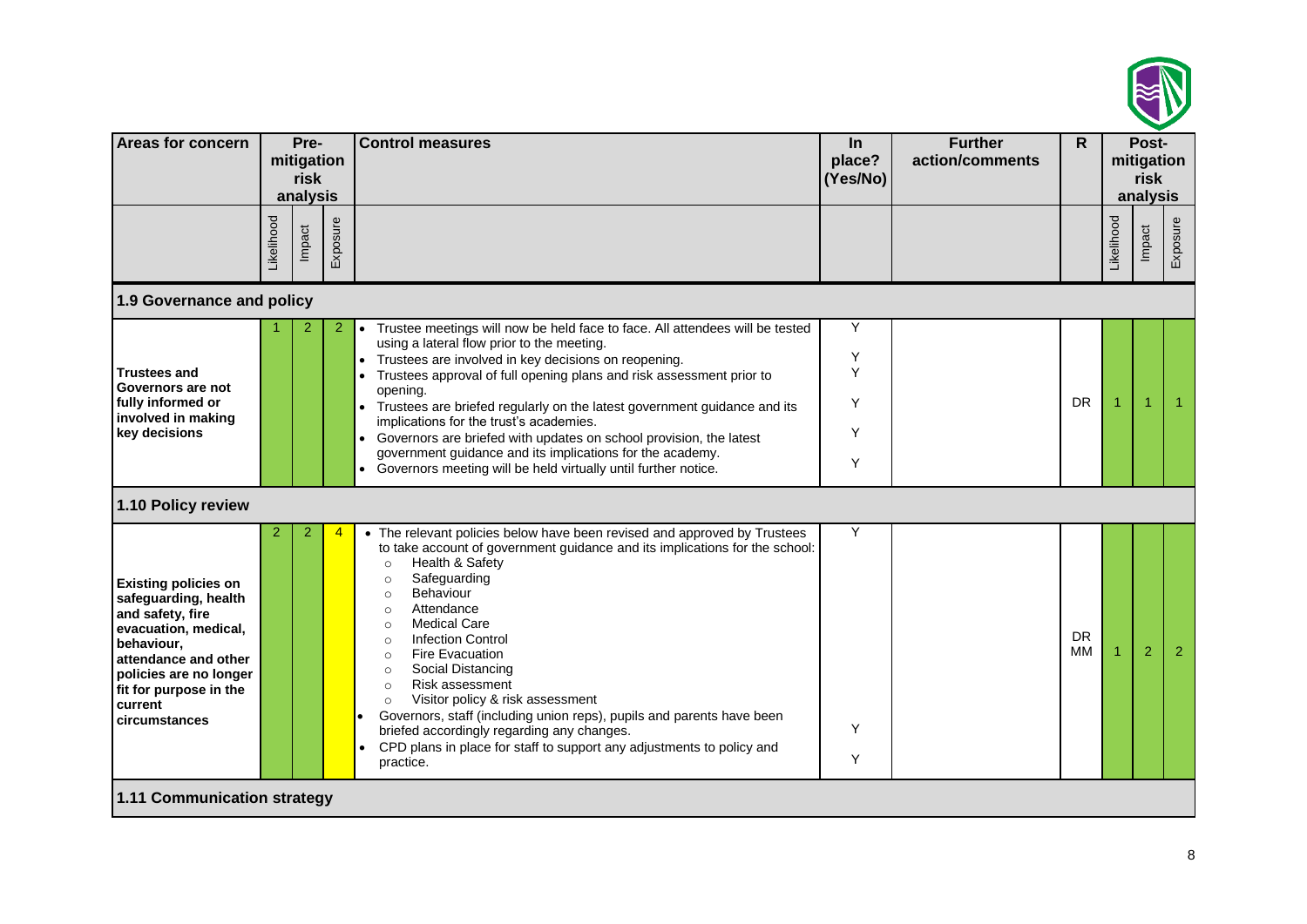

| Areas for concern                                                                                                                                |            | Pre-<br>mitigation<br>risk<br>analysis |          | <b>Control measures</b>                                                                                                                                                                                                                                                                                                                                                                                                                                                                                 | $\ln$<br>place?<br>(Yes/No) | <b>Further</b><br>action/comments | $\mathsf{R}$    |            | Post-<br>mitigation<br>risk<br>analysis |          |
|--------------------------------------------------------------------------------------------------------------------------------------------------|------------|----------------------------------------|----------|---------------------------------------------------------------------------------------------------------------------------------------------------------------------------------------------------------------------------------------------------------------------------------------------------------------------------------------------------------------------------------------------------------------------------------------------------------------------------------------------------------|-----------------------------|-----------------------------------|-----------------|------------|-----------------------------------------|----------|
|                                                                                                                                                  | Likelihood | Impact                                 | Exposure |                                                                                                                                                                                                                                                                                                                                                                                                                                                                                                         |                             |                                   |                 | Likelihood | Impact                                  | Exposure |
| Key stakeholders are<br>not fully informed<br>about changes to<br>policies and<br>procedures due to<br>COVID-19, resulting in<br>risks to health |            | 2                                      | 2        | • Communications strategies for the following groups are in place:<br>Staff<br>$\circ$<br>Pupils<br>$\circ$<br>Parents<br>$\circ$<br><b>Trustees/Governors</b><br>$\circ$<br>Local authority<br>$\circ$<br>Regional Schools Commissioner<br>$\circ$<br>Professional associations/unions<br>$\circ$<br>Other partners<br>$\circ$<br>SLT & department meeting held virtually if required<br>$\circ$<br>Regular updates to staff with useful links and directions for staff.<br>$\circ$                    | Υ                           |                                   | <b>DR</b><br>MМ |            |                                         |          |
| 1.12 Staff induction and CPD                                                                                                                     |            |                                        |          |                                                                                                                                                                                                                                                                                                                                                                                                                                                                                                         |                             |                                   |                 |            |                                         |          |
| Staff are not trained<br>in new procedures,<br>leading to risks to<br>health                                                                     |            |                                        |          | • A revised staff handbook (see staff handbook appendix) is issued to all<br>staff before the start of the new academic year - to include good hygiene<br>and safe working practices.<br>• Induction and CPD programmes are in operation for all staff prior to the<br>start of the new academic year, and include:<br>Infection control.<br>$\circ$<br>Fire safety and evacuation procedures.<br>$\circ$<br>Behaviour management.<br>$\circ$<br>Safeguarding.<br>$\circ$<br>Risk management<br>$\circ$ | Y<br>Y                      |                                   | <b>DR</b><br>MМ |            | $\overline{2}$                          | 2        |
| 1.13 Risk assessments                                                                                                                            |            |                                        |          |                                                                                                                                                                                                                                                                                                                                                                                                                                                                                                         |                             |                                   |                 |            |                                         |          |
| <b>Risks are not</b><br>comprehensively<br>assessed in every<br>area of the school in<br>light of COVID-19                                       | 2          | 3                                      |          | Risk assessments are updated at regular review points, mitigation<br>strategies are put in place and communicated to staff covering:<br>Schools Covid-19 Operational Guidance - Updated 5 <sup>th</sup> January 2022                                                                                                                                                                                                                                                                                    | Y                           |                                   | <b>DR</b><br>ΜМ | 2          | 2                                       |          |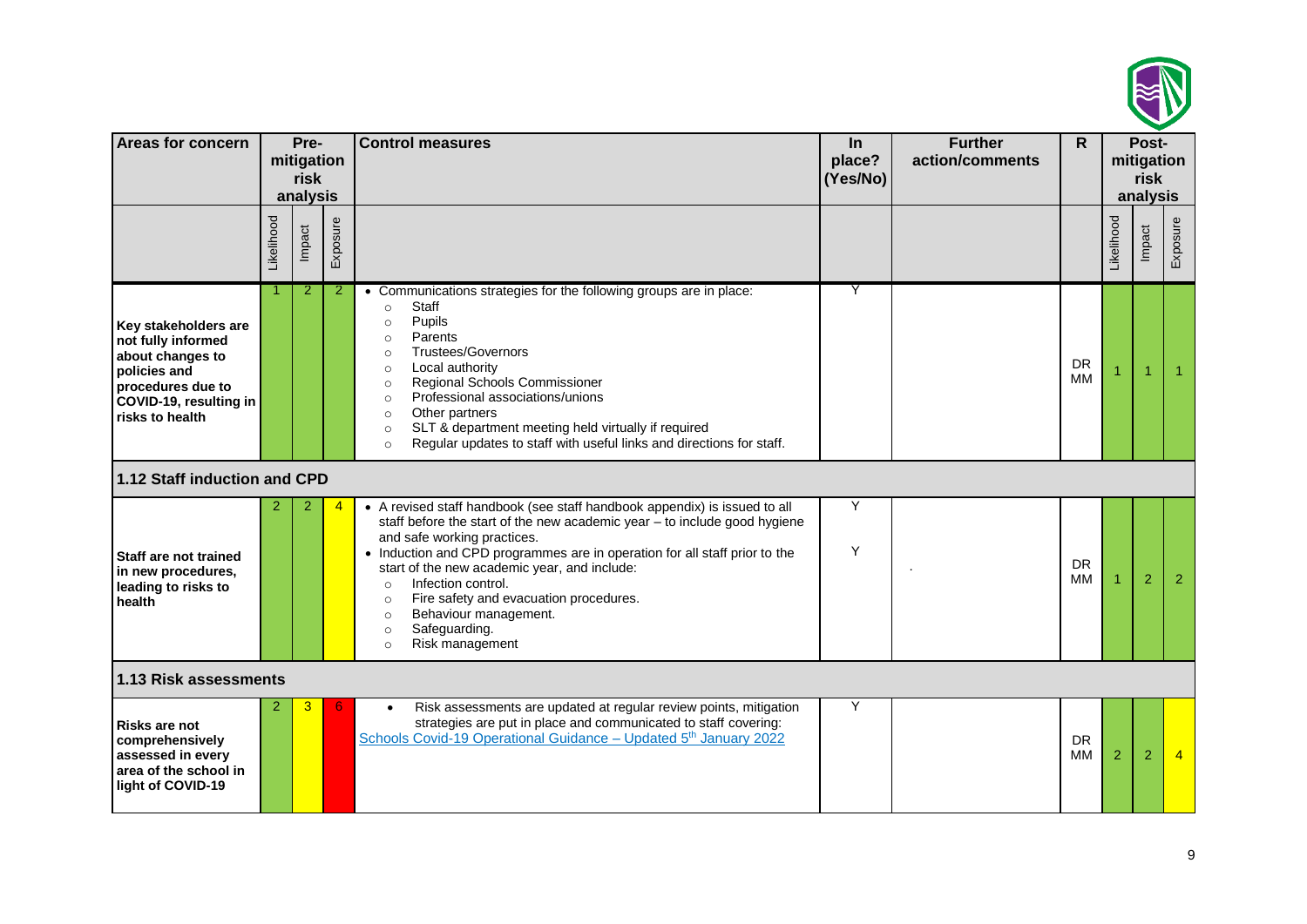

| <b>Areas for concern</b>                                                                                                                                          |                | Pre-<br>mitigation<br>risk<br>analysis |          | <b>Control measures</b>                                                                                                                                                                                                                                                                                                                                                                                                                                                                                                                                                                                                                                                                                                                                                                                                                  | <b>Further</b><br>In<br>place?<br>action/comments<br>(Yes/No) |  | $\mathsf{R}$    |                | Post-<br>mitigation<br>risk<br>analysis |          |
|-------------------------------------------------------------------------------------------------------------------------------------------------------------------|----------------|----------------------------------------|----------|------------------------------------------------------------------------------------------------------------------------------------------------------------------------------------------------------------------------------------------------------------------------------------------------------------------------------------------------------------------------------------------------------------------------------------------------------------------------------------------------------------------------------------------------------------------------------------------------------------------------------------------------------------------------------------------------------------------------------------------------------------------------------------------------------------------------------------------|---------------------------------------------------------------|--|-----------------|----------------|-----------------------------------------|----------|
|                                                                                                                                                                   | Likelihood     | Impact                                 | Exposure |                                                                                                                                                                                                                                                                                                                                                                                                                                                                                                                                                                                                                                                                                                                                                                                                                                          |                                                               |  |                 | Likelihood     | Impact                                  | Exposure |
| 1.14 School transport                                                                                                                                             |                |                                        |          |                                                                                                                                                                                                                                                                                                                                                                                                                                                                                                                                                                                                                                                                                                                                                                                                                                          |                                                               |  |                 |                |                                         |          |
| <b>Changes to bus</b><br>schedules as a result<br>of COVID-19<br>adversely affect<br>pupils' attendance<br>and punctuality                                        | $\overline{2}$ | 3                                      |          | Pupils will be encouraged to walk, cycle or be dropped off and picked up<br>$\bullet$<br>from school.<br>• Shared lifts to be discouraged.                                                                                                                                                                                                                                                                                                                                                                                                                                                                                                                                                                                                                                                                                               | Υ<br>Y                                                        |  | <b>DR</b>       |                |                                         |          |
| 2.1 Cleaning                                                                                                                                                      |                |                                        |          | 2. Investing in safety equipment and health and safety arrangements to limit the spread of COVID-19                                                                                                                                                                                                                                                                                                                                                                                                                                                                                                                                                                                                                                                                                                                                      |                                                               |  |                 |                |                                         |          |
| <b>Cleaning capacity is</b><br>reduced so that an<br>initial deep-clean and<br>ongoing cleaning of<br>surfaces are not<br>undertaken to the<br>standards required | 2              |                                        |          | A generally enhanced cleaning plan is in place for whole school to<br>$\bullet$<br>minimise the spread of infection - cleaning schedule from estates and<br>facilities management currently followed: COVID-19: cleaning in non-<br>healthcare settings -<br>Increased capacity of day cleaning team to focus on surface around the<br>academy during the school day and cleaning of multi-use areas and rooms<br>used in the academy throughout the day.<br>• A coordinated cleaning plan is in place for all facilities accessed by staff<br>and pupils following the guidance outlined in COVID-19: cleaning in non-<br>healthcare settings<br>Pupils are taught how to manage their resource packs and workspace.<br>$\bullet$<br>Shared equipment will be cleaned after each use or quarantined for the<br>recommended time period. | Y<br>Υ<br>Y<br>Υ<br>Y                                         |  | <b>MM</b><br>GJ | $\overline{2}$ |                                         | 2        |
| 2.2 Hygiene and handwashing                                                                                                                                       |                |                                        |          |                                                                                                                                                                                                                                                                                                                                                                                                                                                                                                                                                                                                                                                                                                                                                                                                                                          |                                                               |  |                 |                |                                         |          |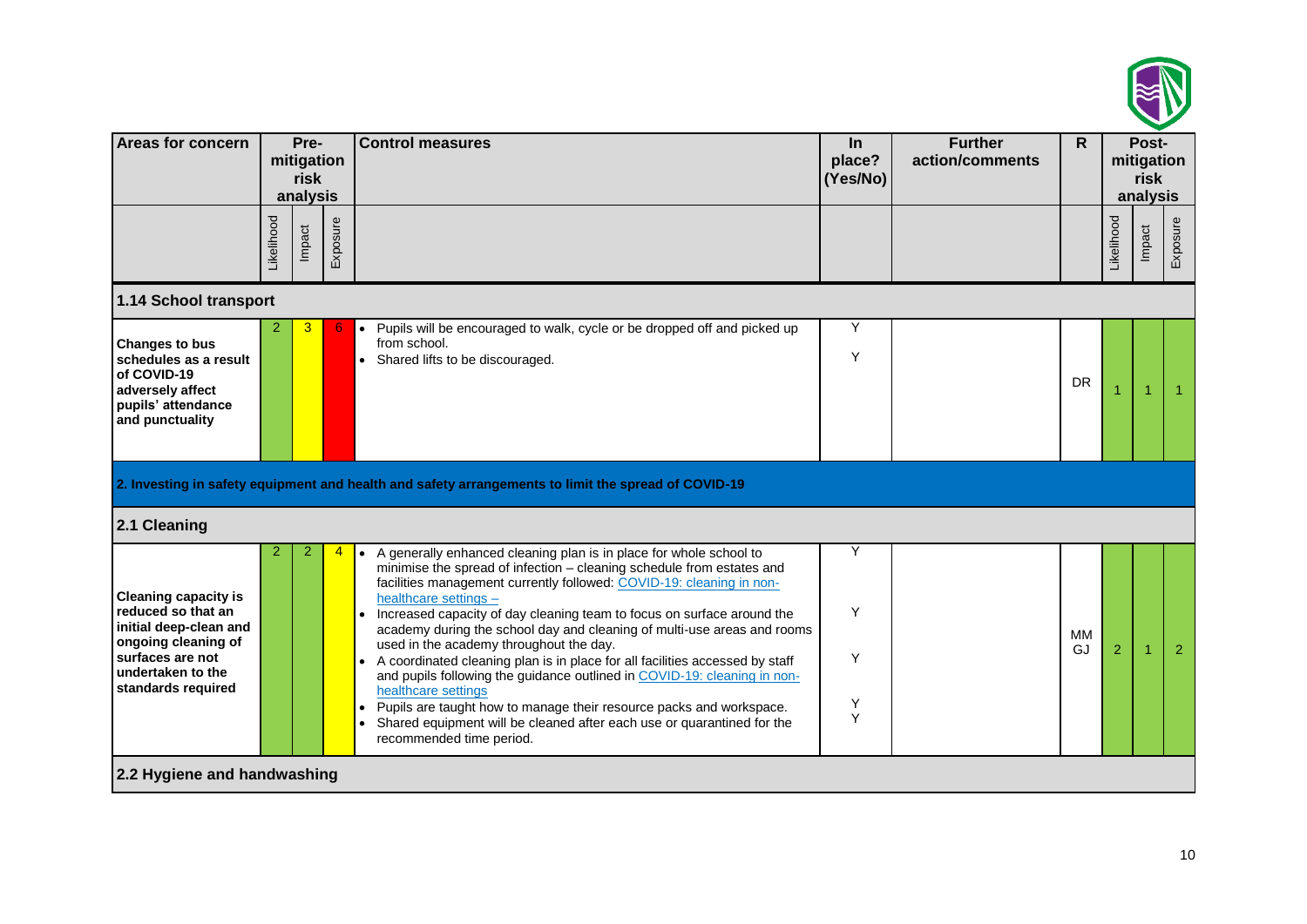

| <b>Areas for concern</b>                                                                                                                      |                | Pre-<br>mitigation<br>risk<br>analysis |                | <b>Control measures</b>                                                                                                                                                                                                                                                                                                                                                                                                                                                                                                                                                                                                                                                                                                                                                                                                                                                                                                                                                   | $\ln$<br>place?<br>(Yes/No) | <b>Further</b><br>action/comments                                                                                                                                                                                                                                                                                                                                             | $\mathsf{R}$    |            | Post-<br>mitigation<br>risk<br>analysis |                |
|-----------------------------------------------------------------------------------------------------------------------------------------------|----------------|----------------------------------------|----------------|---------------------------------------------------------------------------------------------------------------------------------------------------------------------------------------------------------------------------------------------------------------------------------------------------------------------------------------------------------------------------------------------------------------------------------------------------------------------------------------------------------------------------------------------------------------------------------------------------------------------------------------------------------------------------------------------------------------------------------------------------------------------------------------------------------------------------------------------------------------------------------------------------------------------------------------------------------------------------|-----------------------------|-------------------------------------------------------------------------------------------------------------------------------------------------------------------------------------------------------------------------------------------------------------------------------------------------------------------------------------------------------------------------------|-----------------|------------|-----------------------------------------|----------------|
|                                                                                                                                               | Likelihood     | Impact                                 | Exposure       |                                                                                                                                                                                                                                                                                                                                                                                                                                                                                                                                                                                                                                                                                                                                                                                                                                                                                                                                                                           |                             |                                                                                                                                                                                                                                                                                                                                                                               |                 | _ikelihood | Impact                                  | Exposure       |
| Inadequate supplies<br>of soap and hand<br>sanitiser mean that<br>pupils and staff do<br>not wash their hands<br>with sufficient<br>frequency | $\overline{2}$ | 2                                      | 4              | • An audit of handwashing facilities and sanitiser dispensers has been<br>undertaken and additional supplies are purchased as needed. Increased<br>stock of hand sanitiser dispenser purchased to ensure whole school<br>coverage.<br>Stock inventory levels are completed weekly to identify minimum re-order<br>levels.<br>Monitoring arrangements are in place to ensure that supplies of soap,<br>$\bullet$<br>hand towels and sanitiser are maintained throughout the day.                                                                                                                                                                                                                                                                                                                                                                                                                                                                                           | Υ<br>Y<br>Y                 |                                                                                                                                                                                                                                                                                                                                                                               | <b>MM</b><br>GJ |            | $\overline{2}$                          | $\overline{2}$ |
| Pupils forget to wash<br>their hands regularly<br>and frequently                                                                              | $\overline{2}$ | 2                                      | $\overline{4}$ | Pupils are directed to hand sanitise upon arrival at the academy.<br>$\bullet$<br>Staff training includes reminding pupils of the need to wash/sanitise their<br>hands regularly and frequently.<br>Posters and electronic messaging boards reinforce the need to wash<br>hands regularly and frequently. Pull up banners are located at the end of<br>each corridor, A3 posters displayed in classrooms.<br>Hand sanitiser dispensers at key points throughout. Additional dispensers<br>$\bullet$<br>now in place for whole school coverage.<br>Cleaning wipes available to wipe down areas.                                                                                                                                                                                                                                                                                                                                                                            | Υ<br>Y<br>Y<br>Υ<br>Y       |                                                                                                                                                                                                                                                                                                                                                                               | <b>DR</b><br>MМ |            | $\overline{2}$                          | 2              |
| 2.3 Testing and managing symptoms                                                                                                             |                |                                        |                |                                                                                                                                                                                                                                                                                                                                                                                                                                                                                                                                                                                                                                                                                                                                                                                                                                                                                                                                                                           |                             |                                                                                                                                                                                                                                                                                                                                                                               |                 |            |                                         |                |
| <b>Testing is not used</b><br>effectively to help<br>manage staffing<br>levels and support<br>staff wellbeing                                 |                | 2                                      |                | Staff have been offered lateral flow home tests to continue twice weekly<br>testing.<br>Lateral flow tests carried out at home or in school for staff showing a<br>positive result must be followed up immediately with a confirmatory PCR<br>test and undertaken within 2 days. The PCR test result overrides the lateral<br>flow test result.<br>Staff must advise school if they show a positive result on a lateral flow test<br>carried out home and must isolate in line with government guidance until<br>they receive the PCR test result.<br>Guidance on symptomatic testing has been published to all staff.<br>https://www.gov.uk/guidance/coronavirus-covid-19-getting-tested<br>https://www.gov.uk/coronavirus.<br>A small number of PCR tests have been provided to the academy so that<br>$\bullet$<br>they can give directly to staff who are symptomatic and unable to access a<br>test. https://www.gov.uk/guidance/coronavirus-covid-19-getting-tested | Υ<br>Y<br>Y<br>Υ<br>Y<br>Y  | Staff encouraged to<br>continue with LFD tests<br>whilst stocks are available<br>in school. Once these<br>have been used, advise to<br>access tests from local<br>pharmacies.<br>Reminders to staff to<br>continue testing and further<br>stocks ordered for school.<br><b>Updated guidance issued</b><br>on 14.12.21 on self<br>isolating and testing<br>requirements. Staff | <b>DR</b>       |            | $\overline{2}$                          | $\overline{2}$ |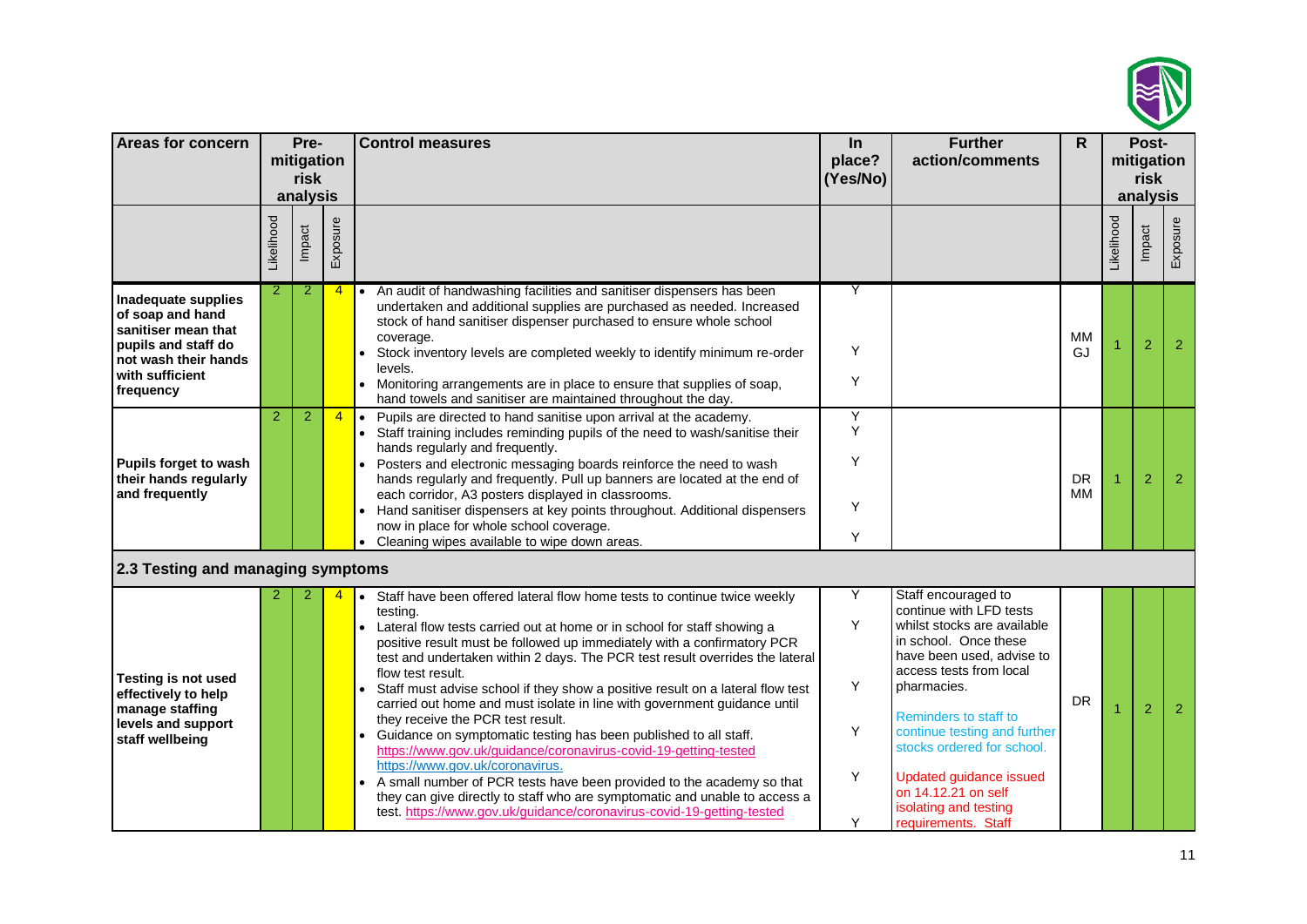

| <b>Areas for concern</b>                                                                                                       |                | Pre-<br>mitigation |          | <b>Control measures</b>                                                                                                                                                                                                                                                                                                                                                                                                                                                                                                                                                                                                                                                                                                                                                                                                                                                                                                                                                                                                                                                                                                                                                                                                                                                  | In<br>place?               | <b>Further</b><br>action/comments                                    | R. |                | Post-<br>mitigation |                |
|--------------------------------------------------------------------------------------------------------------------------------|----------------|--------------------|----------|--------------------------------------------------------------------------------------------------------------------------------------------------------------------------------------------------------------------------------------------------------------------------------------------------------------------------------------------------------------------------------------------------------------------------------------------------------------------------------------------------------------------------------------------------------------------------------------------------------------------------------------------------------------------------------------------------------------------------------------------------------------------------------------------------------------------------------------------------------------------------------------------------------------------------------------------------------------------------------------------------------------------------------------------------------------------------------------------------------------------------------------------------------------------------------------------------------------------------------------------------------------------------|----------------------------|----------------------------------------------------------------------|----|----------------|---------------------|----------------|
|                                                                                                                                |                | risk<br>analysis   |          |                                                                                                                                                                                                                                                                                                                                                                                                                                                                                                                                                                                                                                                                                                                                                                                                                                                                                                                                                                                                                                                                                                                                                                                                                                                                          | (Yes/No)                   |                                                                      |    |                | risk<br>analysis    |                |
|                                                                                                                                | Likelihood     | Impact             | Exposure |                                                                                                                                                                                                                                                                                                                                                                                                                                                                                                                                                                                                                                                                                                                                                                                                                                                                                                                                                                                                                                                                                                                                                                                                                                                                          |                            |                                                                      |    | Likelihood     | Impact              | Exposure       |
|                                                                                                                                |                |                    |          | The academy will engage with the NHS Test and Trace process. testing<br>encouraged to continue<br>twice weekly testing and<br>and tracing for coronavirus website - process on how to contact the health<br>Υ<br>reporting.<br>protection team.<br>Staff have been briefed to pause the contract tracing element of the app<br>Further packs of tests<br>when phones are stored in communal areas to prevent false identification<br>Y<br>ordered for staff in school.<br>of contacts.<br>• The guidance will be explained to staff as part of the induction process.<br>Staff requested to<br>Guidance has been displayed on HR noticeboard and staffroom.<br>Y<br>complete LFT prior to<br>Post-testing support is available via HR for staff through the school's health<br>return on 04.01.22<br>provider - included in emails to all staff.<br>• Lateral flow tests carried out at home for pupils showing a positive result<br>Y<br>Parents informed of a<br>must be followed up immediately with a confirmatory PCR test and<br>small supply of LFTs<br>undertaken within 2 days. The PCR test result overrides the lateral flow<br>available in school.<br>test result.<br>Daily rapid testing for COVID-19 contacts launches this week -<br>GOV.UK (www.gov.uk) |                            |                                                                      |    |                |                     |                |
| Infection<br>transmission within<br>school due to<br>staff/pupils (or<br>members of their<br>household)<br>displaying symptoms | $\overline{2}$ | $\overline{3}$     | 6        | Robust collection and monitoring of absence data, including tracking return<br>$\bullet$<br>to school dates, is in place.<br>Procedures are in place to deal with any pupil or staff displaying symptoms<br>$\bullet$<br>at school. This includes the use of testing for both staff and pupils and<br>appropriate action, in line with government guidance, should the tests<br>prove positive or negative. https://www.gov.uk/guidance/nhs-test-and-<br>trace-how-it-works#people-who-develop-symptoms-of-coronavirus<br>https://www.gov.uk/guidance/coronavirus-covid-19-getting-tested<br>Pupils, parents and staff will be aware of what steps to take if they, or any<br>$\bullet$<br>member of their household, displays symptoms.<br>https://www.gov.uk/government/publications/covid-19-stay-at-home-<br>guidance<br>A record of any confirmed cases of Covid-19 in staff is reported to the trust<br>$\bullet$<br>and Local Health Protection Team.<br>In the event of a localised outbreak a record of any confirmed cases of<br>Covid-19 in pupils is reported to the trust and Local Health Protection<br>Team.                                                                                                                                              | Υ<br>Y<br>Υ<br>Υ<br>Y<br>Y | <b>Updated tutoring data</b><br>also collected with<br>absence data. | DR | $\overline{2}$ | 2                   | $\overline{4}$ |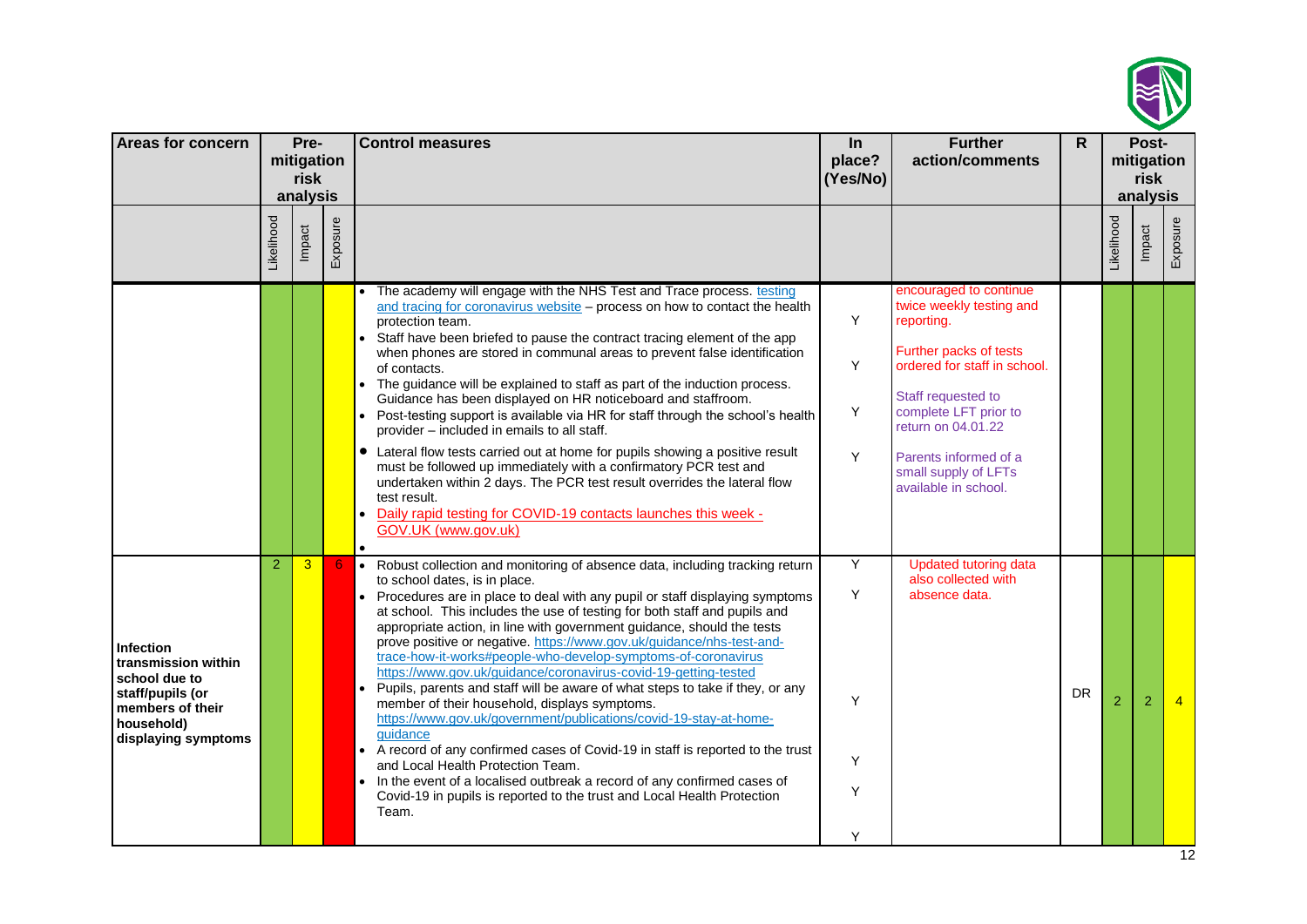

| <b>Areas for concern</b>                                                                                                                                                         |                   | Pre-                           |                | <b>Control measures</b>                                                                                                                                                                                                                                                                                                                                                                                                                                                                                                                                                                                                                                                                                                                                                                                                                                                                                                                                                                                                                                                     | In                                 | <b>Further</b>                                                             | $\mathsf{R}$ |            | Post-                          |                |
|----------------------------------------------------------------------------------------------------------------------------------------------------------------------------------|-------------------|--------------------------------|----------------|-----------------------------------------------------------------------------------------------------------------------------------------------------------------------------------------------------------------------------------------------------------------------------------------------------------------------------------------------------------------------------------------------------------------------------------------------------------------------------------------------------------------------------------------------------------------------------------------------------------------------------------------------------------------------------------------------------------------------------------------------------------------------------------------------------------------------------------------------------------------------------------------------------------------------------------------------------------------------------------------------------------------------------------------------------------------------------|------------------------------------|----------------------------------------------------------------------------|--------------|------------|--------------------------------|----------------|
|                                                                                                                                                                                  |                   | mitigation<br>risk<br>analysis |                |                                                                                                                                                                                                                                                                                                                                                                                                                                                                                                                                                                                                                                                                                                                                                                                                                                                                                                                                                                                                                                                                             | place?<br>(Yes/No)                 | action/comments                                                            |              |            | mitigation<br>risk<br>analysis |                |
|                                                                                                                                                                                  | <b>Likelihood</b> | Impact                         | Exposure       |                                                                                                                                                                                                                                                                                                                                                                                                                                                                                                                                                                                                                                                                                                                                                                                                                                                                                                                                                                                                                                                                             |                                    |                                                                            |              | _ikelihood | Impact                         | Exposure       |
|                                                                                                                                                                                  |                   |                                |                | Where a member of staff has been diagnosed as having Covid-19 and<br>there is reasonable evidence that the dangerous occurrence was caused<br>by occupational exposure, reporting obligations (RIDDOR) will be followed<br>as advised by Health & Safety Executive (HSE) -<br>https://www.hse.gov.uk/coronavirus/riddor/index.htm                                                                                                                                                                                                                                                                                                                                                                                                                                                                                                                                                                                                                                                                                                                                           |                                    |                                                                            |              |            |                                |                |
| Staff, pupils and<br>parents are not aware<br>of the school's<br>procedures (including<br>on self-isolation and<br>testing) should<br>anyone display<br>symptoms of COVID-<br>19 | $\overline{2}$    | $\overline{2}$                 | $\overline{4}$ | Staff, pupils and parents have received clear communications informing<br>$\bullet$<br>them of current government guidance on the actions to take should anyone<br>display symptoms of COVID-19 and how this will be implemented in the<br>school. https://www.gov.uk/guidance/nhs-test-and-trace-how-it-<br>works#people-who-develop-symptoms-of-coronavirus<br>https://www.gov.uk/guidance/coronavirus-covid-19-getting-tested<br>An updated letter has been sent to parents explaining what action they<br>$\bullet$<br>need to take in the event of coronavirus situations e.g. child symptoms,<br>isolation, testing positive, household symptoms.<br>This guidance has been explained to staff as part of the induction process.<br>Any updates or changes to this guidance are communicated in a timely<br>and effective way to all stakeholders.<br>Pupils eligible for free school meals that are isolating due to testing positive<br>$\bullet$<br>or a member of their household testing positive are supported with meal<br>vouchers whilst absent from school. | $\overline{Y}$<br>Y<br>Υ<br>Y<br>Υ | DR to send out letter to<br>parents to remind them of<br>current guidance. | DR           |            | $\overline{2}$                 | $\overline{2}$ |
| Staff, pupils and<br>parents are not aware<br>of the school's<br>procedures should<br>there be a confirmed<br>case of COVID-19 in<br>the school                                  | $\overline{2}$    | $\overline{2}$                 | $\overline{4}$ | Staff, pupils and parents have received clear communications informing<br>$\bullet$<br>them of current government guidance on confirmed cases of COVID-19<br>and how this will be implemented in the school.<br>https://www.gov.uk/government/publications/covid-19-stay-at-home-<br>quidance<br>This guidance has been explained to staff as part of the induction process.<br>Any updates or changes to this guidance are communicated in a timely<br>and effective way to all stakeholders.<br>Lateral flow tests carried out at home for staff and pupils showing a<br>$\bullet$<br>positive result must be followed up immediately with a confirmatory PCR<br>test and undertaken within 2 days. The PCR test result overrides the lateral<br>flow test result.<br>Staff and pupils must advise school if they show a positive result on a<br>lateral flow test carried out home.                                                                                                                                                                                      | Ÿ<br>Υ<br>Y<br>Y<br>Υ<br>Y         |                                                                            | <b>DR</b>    |            | $\overline{2}$                 | 2              |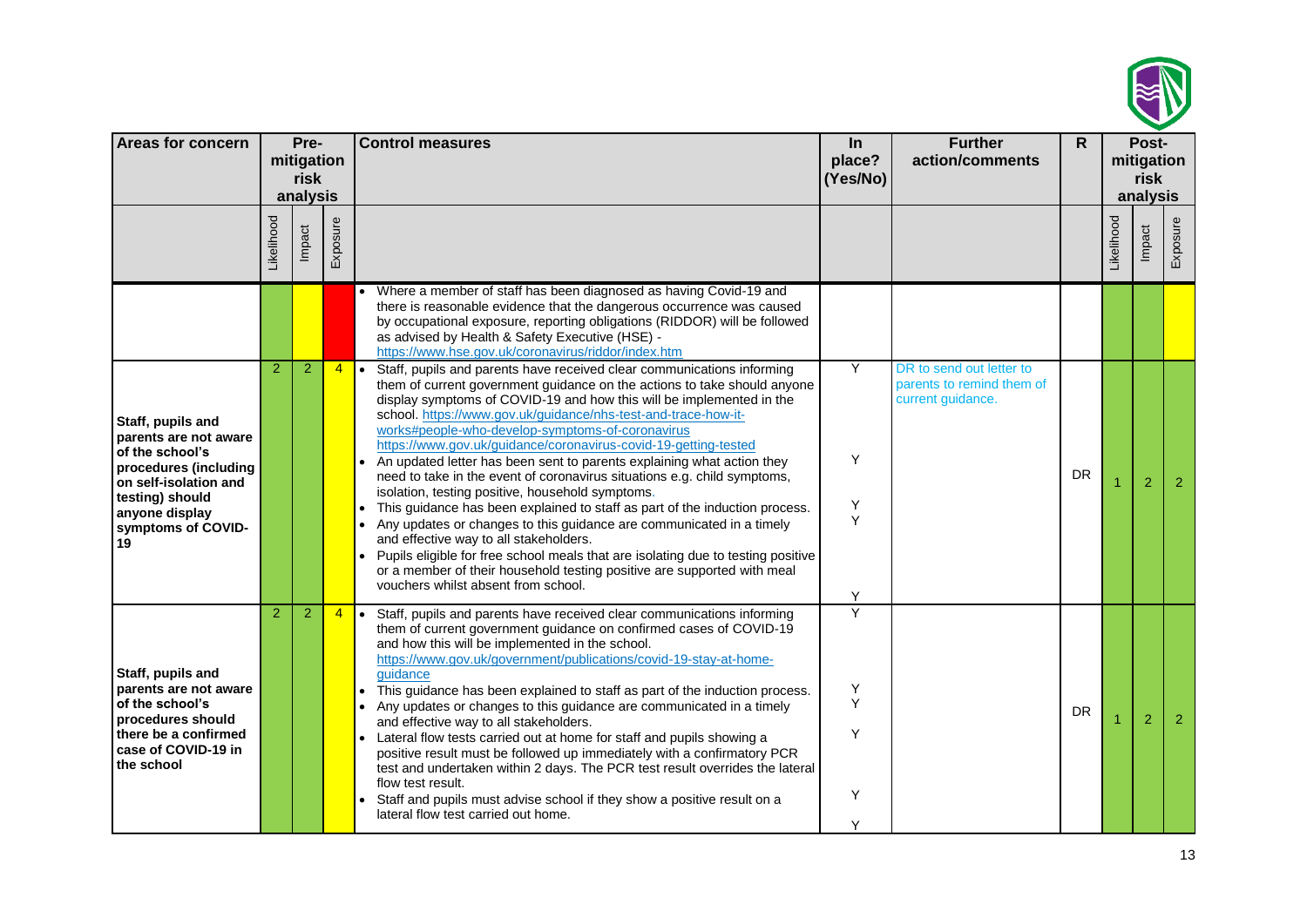

| <b>Areas for concern</b>                                                                                                                                       |            | Pre-                           |          | <b>Control measures</b>                                                                                                                                                                                                                                                                                                                                                                                                                                                                                                                                                                                                                                                                                                                                                                                                                                                                                                                                                                                                                                                                                                                                                                                                                                                                                                                    | In                 | <b>Further</b>             | $\mathsf{R}$    |            | Post-              |                |
|----------------------------------------------------------------------------------------------------------------------------------------------------------------|------------|--------------------------------|----------|--------------------------------------------------------------------------------------------------------------------------------------------------------------------------------------------------------------------------------------------------------------------------------------------------------------------------------------------------------------------------------------------------------------------------------------------------------------------------------------------------------------------------------------------------------------------------------------------------------------------------------------------------------------------------------------------------------------------------------------------------------------------------------------------------------------------------------------------------------------------------------------------------------------------------------------------------------------------------------------------------------------------------------------------------------------------------------------------------------------------------------------------------------------------------------------------------------------------------------------------------------------------------------------------------------------------------------------------|--------------------|----------------------------|-----------------|------------|--------------------|----------------|
|                                                                                                                                                                |            | mitigation<br>risk<br>analysis |          |                                                                                                                                                                                                                                                                                                                                                                                                                                                                                                                                                                                                                                                                                                                                                                                                                                                                                                                                                                                                                                                                                                                                                                                                                                                                                                                                            | place?<br>(Yes/No) | action/comments            |                 |            | mitigation<br>risk |                |
|                                                                                                                                                                |            |                                |          |                                                                                                                                                                                                                                                                                                                                                                                                                                                                                                                                                                                                                                                                                                                                                                                                                                                                                                                                                                                                                                                                                                                                                                                                                                                                                                                                            |                    |                            |                 |            | analysis           |                |
|                                                                                                                                                                | Likelihood | Impact                         | Exposure |                                                                                                                                                                                                                                                                                                                                                                                                                                                                                                                                                                                                                                                                                                                                                                                                                                                                                                                                                                                                                                                                                                                                                                                                                                                                                                                                            |                    |                            |                 | Likelihood | Impact             | Exposure       |
|                                                                                                                                                                |            |                                |          | Individuals must isolate in line with government guidance until they receive<br>the PCR test result.<br>Daily rapid testing for COVID-19 contacts launches this week -<br>GOV.UK (www.gov.uk)<br>The health status and attendance of every pupil is known and is regularly<br>updated so that provision can be planned in line with DFE guidance - Pupil<br>attendance tracker in place. Systems are in place to ensure the academy<br>maintains contact with vulnerable pupils who are self-isolating. Social<br>workers for vulnerable pupils are notified.<br>Increased capacity has been deployed to the attendance team to ensure<br>all covid-19 related absences are monitored and follow up telephone calls<br>are made to ensure agreed return dates are adhered to.<br>An updated letter has been sent to parents explaining what action they<br>need to take in the event of coronavirus situations e.g. child symptoms,<br>isolation, testing positive, household symptoms.<br>Pupils eligible for free school meals that are isolating due to testing positive<br>or a member of their household testing positive are supported with meal<br>vouchers whilst absent from school.<br>Guidance for contacts of people with confirmed coronavirus (COVID-<br>19) infection who do not live with the person - GOV.UK (www.gov.uk) | Y<br>Υ<br>Y<br>Y   | Guidance shared with staff |                 |            |                    |                |
| 2.4 First Aid/Designated Safeguarding Leads                                                                                                                    |            |                                |          |                                                                                                                                                                                                                                                                                                                                                                                                                                                                                                                                                                                                                                                                                                                                                                                                                                                                                                                                                                                                                                                                                                                                                                                                                                                                                                                                            |                    |                            |                 |            |                    |                |
| The lack of<br>availability of<br>designated First<br><b>Aiders and</b><br><b>Designated</b><br><b>Safeguarding Leads</b><br>puts children's safety<br>at risk |            |                                |          | • Collaborative arrangements for sharing staff with other schools in the<br>locality have been agreed.                                                                                                                                                                                                                                                                                                                                                                                                                                                                                                                                                                                                                                                                                                                                                                                                                                                                                                                                                                                                                                                                                                                                                                                                                                     | Y                  |                            | <b>DR</b><br>ΜМ |            | $\overline{2}$     | 2              |
| 2.5 Medical rooms                                                                                                                                              |            |                                |          |                                                                                                                                                                                                                                                                                                                                                                                                                                                                                                                                                                                                                                                                                                                                                                                                                                                                                                                                                                                                                                                                                                                                                                                                                                                                                                                                            |                    |                            |                 |            |                    |                |
| <b>Medical rooms are</b><br>not adequately<br>equipped or                                                                                                      | 2          | 2                              | 4        | • Maximum occupancy levels displayed in medical rooms.                                                                                                                                                                                                                                                                                                                                                                                                                                                                                                                                                                                                                                                                                                                                                                                                                                                                                                                                                                                                                                                                                                                                                                                                                                                                                     | Υ<br>Y             |                            | DR<br>MM        |            | $\overline{2}$     | $\overline{2}$ |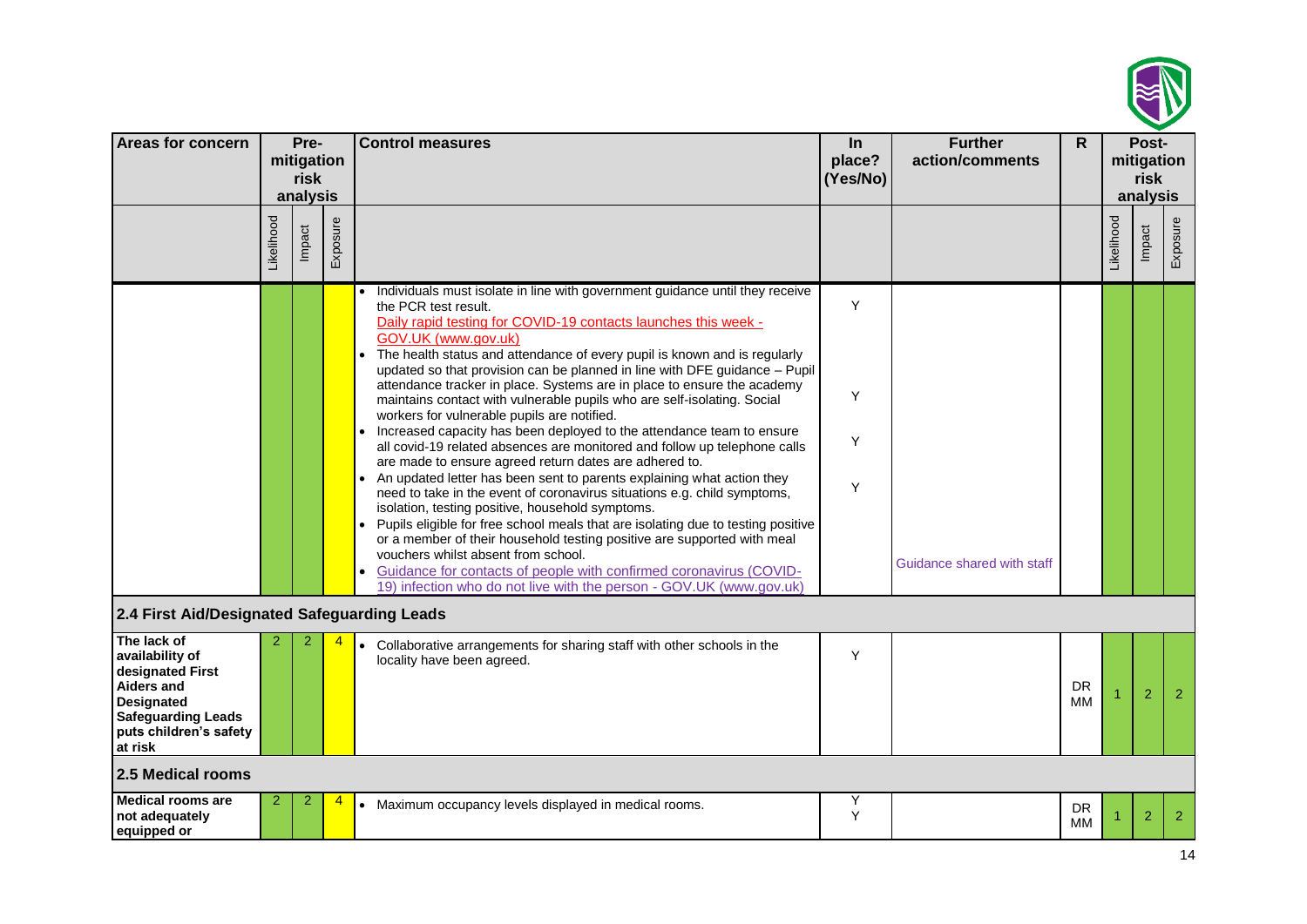

| <b>Areas for concern</b>                                                                                                              |                  | Pre-<br>mitigation<br>risk<br>analysis |          | <b>Control measures</b>                                                                                                                                                                                                                                                                                                                                                                                                                                                                                                                                                                                                                                                                                                                                                                                                | In<br>place?<br>(Yes/No) | <b>Further</b><br>action/comments       | R         |                | Post-<br>mitigation<br>risk<br>analysis |                |
|---------------------------------------------------------------------------------------------------------------------------------------|------------------|----------------------------------------|----------|------------------------------------------------------------------------------------------------------------------------------------------------------------------------------------------------------------------------------------------------------------------------------------------------------------------------------------------------------------------------------------------------------------------------------------------------------------------------------------------------------------------------------------------------------------------------------------------------------------------------------------------------------------------------------------------------------------------------------------------------------------------------------------------------------------------------|--------------------------|-----------------------------------------|-----------|----------------|-----------------------------------------|----------------|
|                                                                                                                                       | <b>ikelihood</b> | Impact                                 | Exposure |                                                                                                                                                                                                                                                                                                                                                                                                                                                                                                                                                                                                                                                                                                                                                                                                                        |                          |                                         |           | _ikelihood     | Impact                                  | Exposure       |
| configured to<br>maintain infection<br>control                                                                                        |                  |                                        |          | Additional rooms are designated for pupils with suspected COVID-19 whilst<br>collection is arranged.<br>• Procedures are in place for medical rooms to be cleaned after suspected<br>COVID-19 cases, along with other affected areas, including toilets.<br>Symptoms are recorded and monitored to ensure adequate quarantining is<br>in place to reduce spread of infection.<br>First aid staff are required to wear PPE and have been trained on how to<br>put on and how to remove PPE carefully to reduce contamination and also<br>how to dispose of them safely in line with the DfE guidance.                                                                                                                                                                                                                   | Y<br>Υ<br>Y              |                                         |           |                |                                         |                |
| 2.6 Communication with parents                                                                                                        |                  |                                        |          |                                                                                                                                                                                                                                                                                                                                                                                                                                                                                                                                                                                                                                                                                                                                                                                                                        |                          |                                         |           |                |                                         |                |
| <b>Parents and carers</b><br>are not fully informed<br>of the health and<br>safety requirements<br>of the school                      |                  | 3.                                     |          | As part of the overall communications strategy, parents are kept up to date<br>with information, guidance and the school's expectations on a regular<br>basis using a range of communication tools.<br>• A COVID-19 section on the school website has been created and is<br>regularly updated.<br>• The risk assessment is available on the school website.                                                                                                                                                                                                                                                                                                                                                                                                                                                           | Y<br>Y<br>Υ              |                                         | <b>DR</b> | $\overline{2}$ | $\overline{2}$                          |                |
| <b>Parents and carers</b><br>may not fully<br>understand their<br>responsibilities<br>should a child show<br>symptoms of COVID-<br>19 | $\overline{2}$   | $\overline{3}$                         | 6        | Key messages in line with government guidance are reinforced on a<br>$\bullet$<br>regular basis through letters, emails and text messages.<br>Parents/carers issued with clear actions to take when displaying<br>symptoms.<br>Reminders of the process will be reinforced at regular intervals.<br>$\bullet$<br>• An updated letter has been sent to parents explaining what action they<br>need to take in the event of coronavirus situations e.g. child symptoms,<br>isolation, testing positive, household symptoms.<br>https://www.gov.uk/government/publications/what-parents-and-carers-<br>need-to-know-about-early-years-providers-schools-and-colleges-during-<br>the-coronavirus-covid-19-outbreak/step-4-update-what-parents-and-carers-<br>need-to-know-about-early-years-providers-schools-and-colleges | Ÿ<br>Υ<br>Υ<br>Y         | Link to guidance shared<br>with parents | <b>DR</b> | $\overline{2}$ | $\overline{2}$                          |                |
| 2.7 Personal Protective Equipment (PPE)                                                                                               |                  |                                        |          |                                                                                                                                                                                                                                                                                                                                                                                                                                                                                                                                                                                                                                                                                                                                                                                                                        |                          |                                         |           |                |                                         |                |
| <b>Provision of PPE for</b><br>staff and pupils where                                                                                 |                  | 3                                      |          | • Government guidance on wearing PPE is understood, communicated and<br>sufficient PPE has been procured:                                                                                                                                                                                                                                                                                                                                                                                                                                                                                                                                                                                                                                                                                                              | Υ                        |                                         | DR<br>MМ  |                | $\overline{2}$                          | $\overline{2}$ |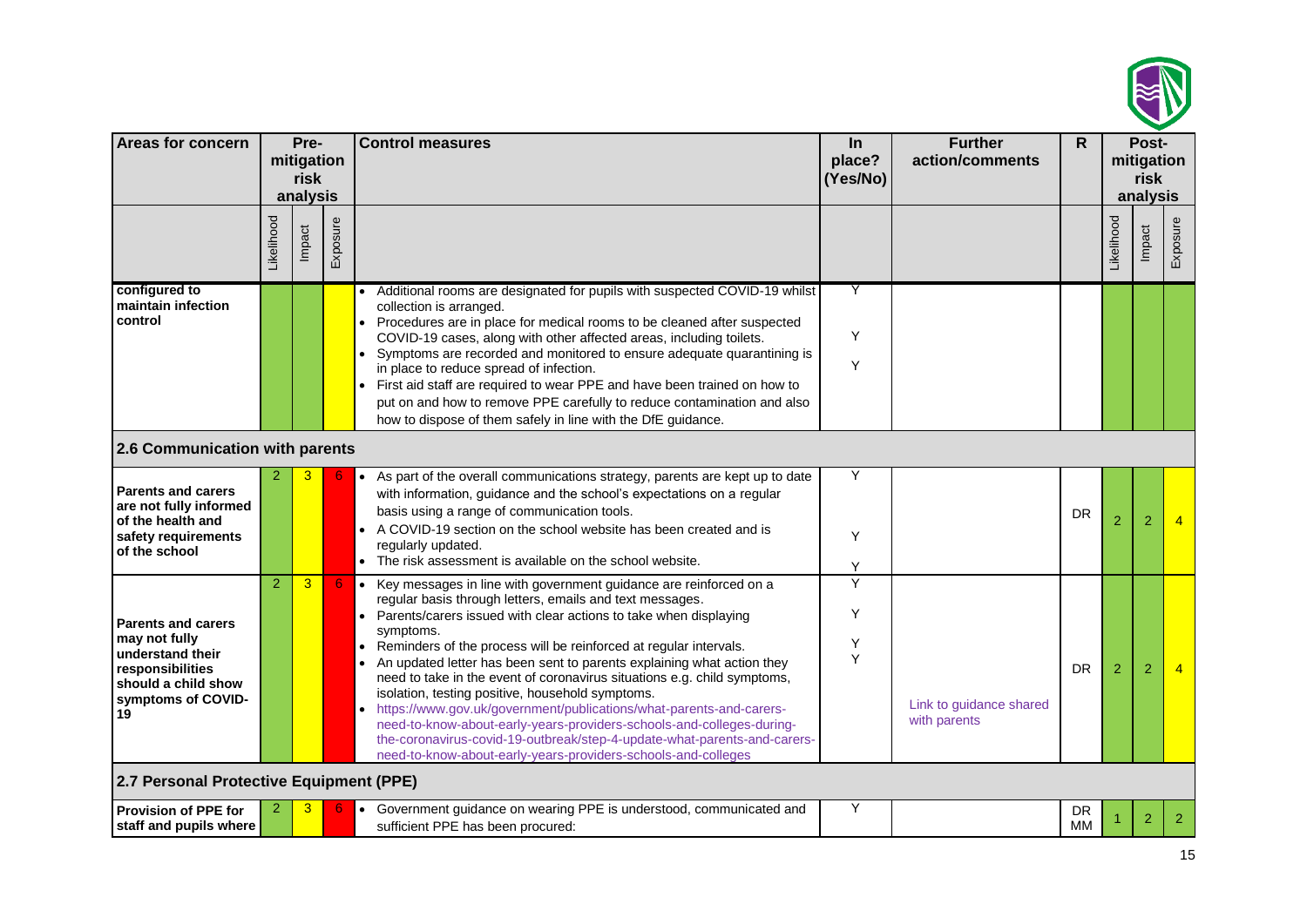

| Areas for concern                                        |            | Pre-<br>mitigation<br>risk<br>analysis |          | <b>Control measures</b>                                                                                                                                                                                                                                                                                                                                                                                                                                                                                                                                                                                                                                                                                                                                                                                                                                                                                                                                                                                                                                                                                                                                                                                                                                                                                                                                                                                                                                                                                                                                                                                                                                                                                          | $\ln$<br>place?<br>(Yes/No)     | <b>Further</b><br>action/comments | R. |            | Post-<br>mitigation<br>risk<br>analysis |          |
|----------------------------------------------------------|------------|----------------------------------------|----------|------------------------------------------------------------------------------------------------------------------------------------------------------------------------------------------------------------------------------------------------------------------------------------------------------------------------------------------------------------------------------------------------------------------------------------------------------------------------------------------------------------------------------------------------------------------------------------------------------------------------------------------------------------------------------------------------------------------------------------------------------------------------------------------------------------------------------------------------------------------------------------------------------------------------------------------------------------------------------------------------------------------------------------------------------------------------------------------------------------------------------------------------------------------------------------------------------------------------------------------------------------------------------------------------------------------------------------------------------------------------------------------------------------------------------------------------------------------------------------------------------------------------------------------------------------------------------------------------------------------------------------------------------------------------------------------------------------------|---------------------------------|-----------------------------------|----|------------|-----------------------------------------|----------|
|                                                          | Likelihood | Impact                                 | Exposure |                                                                                                                                                                                                                                                                                                                                                                                                                                                                                                                                                                                                                                                                                                                                                                                                                                                                                                                                                                                                                                                                                                                                                                                                                                                                                                                                                                                                                                                                                                                                                                                                                                                                                                                  |                                 |                                   |    | Likelihood | Impact                                  | Exposure |
| required is not in line<br>with government<br>guidelines |            |                                        |          | https://www.gov.uk/government/publications/safe-working-in-education-<br>childcare-and-childrens-social-care/safe-working-in-education-childcare-<br>and-childrens-social-care-settings-including-the-use-of-personal-protective-<br>equipment-ppe<br>Those staff required to wear PPE have been trained on how to put on and<br>how to remove PPE carefully to reduce contamination and also how to<br>dispose of them safely. - updated guidance: Additional PPE is no longer<br>required for regular, routine cleaning operations as part of an effective<br>hierarchy of controls. Additional PPE continues to be required for the<br>cleaning of areas following a suspected or confirmed case of coronavirus<br>(COVID-19). https://www.gov.uk/government/publications/wuhan-novel-<br>coronavirus-infection-prevention-and-control/covid-19-personal-protective-<br>equipment-ppe#main-changes-to-previous-guidance<br>Pupils have been trained on the safe wearing, disposal and storage of PPE<br>$\bullet$<br>used in school and for public transport.<br>Staff are reminded that wearing of gloves is not a substitute for good<br>handwashing.<br>Gloves and disinfectant spray will be available for staff to wipe down any<br>$\bullet$<br>equipment or furniture, if a person coughs or sneezes on them.<br>• It is recommended that visitors continue to wear face coverings in<br>situations outside of the classroom where they may come into contact with<br>people they do not usually meet.<br>In the event of a localised outbreak It may be necessary to reintroduce<br>face coverings (refer to outbreak management plan).<br>• Lidded bins will be available for disposable face masks. | Y<br>Y<br>Y<br>Y<br>Υ<br>Y<br>Υ |                                   |    |            |                                         |          |
| <b>2.8 Medical Rooms</b>                                 |            |                                        |          |                                                                                                                                                                                                                                                                                                                                                                                                                                                                                                                                                                                                                                                                                                                                                                                                                                                                                                                                                                                                                                                                                                                                                                                                                                                                                                                                                                                                                                                                                                                                                                                                                                                                                                                  |                                 |                                   |    |            |                                         |          |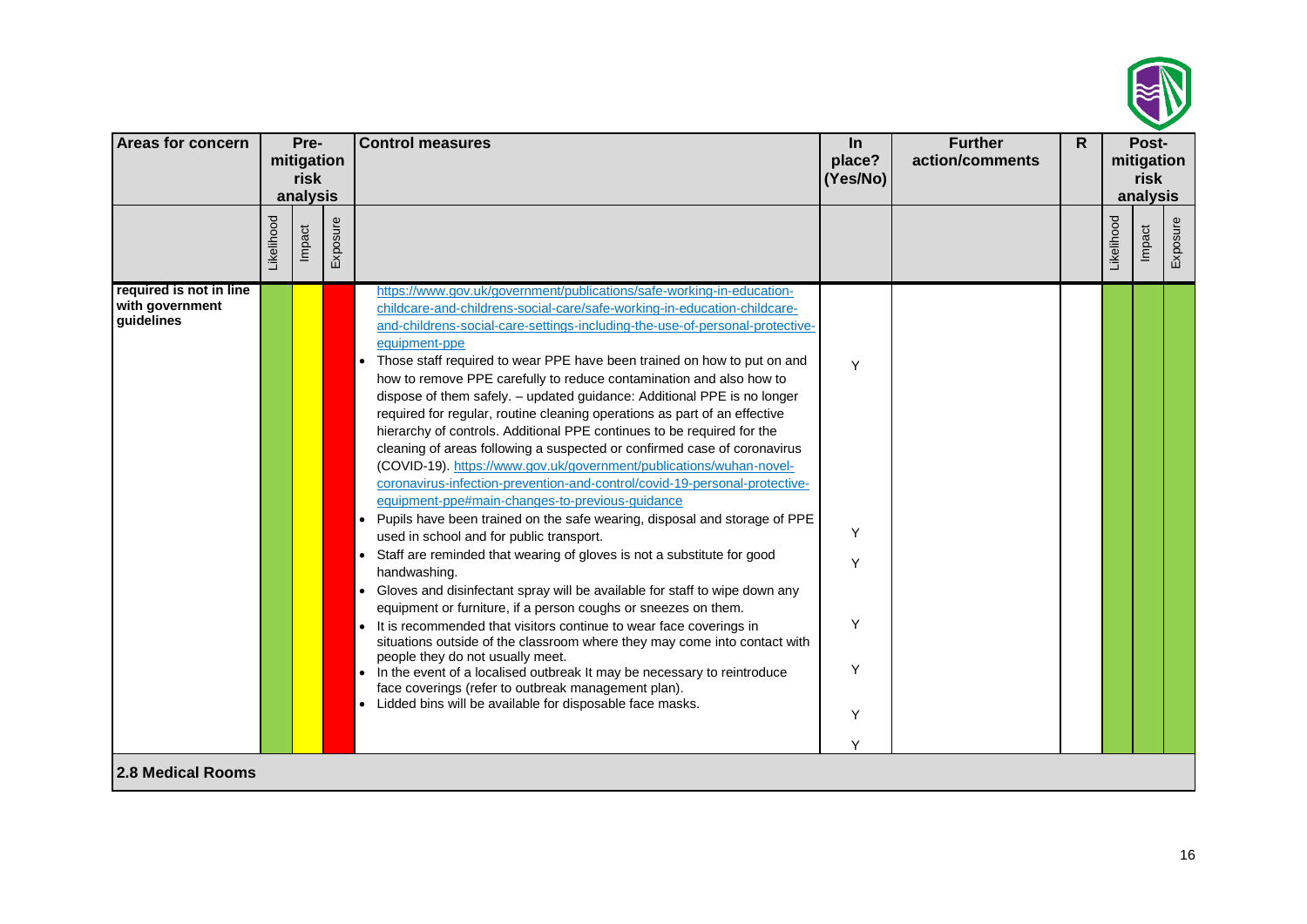

| <b>Areas for concern</b>                                                                                                                                                  |            | Pre-<br>mitigation<br>risk<br>analysis |                | <b>Control measures</b>                                                                                                                                                                                                                                                                                                                                                                                                                                                                                                                                                                                                                                                                                                                                                                                                                                                                                                                                                                                                   | In<br>place?<br>(Yes/No) | <b>Further</b><br>action/comments | $\mathsf{R}$           |            | Post-<br>mitigation<br>risk<br>analysis |                |
|---------------------------------------------------------------------------------------------------------------------------------------------------------------------------|------------|----------------------------------------|----------------|---------------------------------------------------------------------------------------------------------------------------------------------------------------------------------------------------------------------------------------------------------------------------------------------------------------------------------------------------------------------------------------------------------------------------------------------------------------------------------------------------------------------------------------------------------------------------------------------------------------------------------------------------------------------------------------------------------------------------------------------------------------------------------------------------------------------------------------------------------------------------------------------------------------------------------------------------------------------------------------------------------------------------|--------------------------|-----------------------------------|------------------------|------------|-----------------------------------------|----------------|
|                                                                                                                                                                           | Likelihood | Impact                                 | Exposure       |                                                                                                                                                                                                                                                                                                                                                                                                                                                                                                                                                                                                                                                                                                                                                                                                                                                                                                                                                                                                                           |                          |                                   |                        | Likelihood | Impact                                  | Exposure       |
| The configuration of<br>medical rooms may<br>compromise social<br>distancing measures                                                                                     | 2          | 2                                      | $\overline{4}$ | Social distancing provisions are in place for First Aid.<br>$\bullet$<br>• Additional space is designated for pupils with symptoms associated with<br>COVID-19 whilst collection is arranged.<br>Procedures are in place for medical rooms to be cleaned after suspected<br>COVID-19 cases, along with other affected areas, including toilets.                                                                                                                                                                                                                                                                                                                                                                                                                                                                                                                                                                                                                                                                           | Y<br>Y<br>Y              |                                   | <b>DR</b><br>MМ        |            | $\overline{2}$                          | $\overline{2}$ |
| 3.1 Pupils with underlying health issues                                                                                                                                  |            |                                        |                | 3. Continuing enhanced protection for pupils and staff with underlying health conditions                                                                                                                                                                                                                                                                                                                                                                                                                                                                                                                                                                                                                                                                                                                                                                                                                                                                                                                                  |                          |                                   |                        |            |                                         |                |
| <b>Pupils with</b><br>underlying health<br>issues or those who<br>are shielding are not<br>identified and so<br>measures have not<br>been put in place to<br>protect them |            |                                        |                | • Parents have been provided with clear guidance and this is reinforced on a<br>regular basis.<br>Parents have been asked to make the school aware of pupils' underlying<br>$\bullet$<br>health conditions and the school has sought to ensure that the appropriate<br>guidance has been acted upon.<br>The school, and parents are clear about the definitions and associated<br>mitigating strategies relation to people who are classed as clinically<br>vulnerable and clinically extremely vulnerable.<br>https://www.gov.uk/government/publications/guidance-on-shielding-and-<br>protecting-extremely-vulnerable-persons-from-covid-19/guidance-on-<br>shielding-and-protecting-extremely-vulnerable-persons-from-covid-19<br>Schools have a regularly updated register of pupils with underlying health<br>conditions.<br>The health status and attendance of every pupil is known and is regularly<br>updated so that provision can be planned in line with DFE guidance - Pupil<br>attendance tracker in place. | Υ<br>Y<br>Υ<br>Υ<br>Y    |                                   | <b>DR</b><br><b>GB</b> |            | $\overline{2}$                          | $\overline{2}$ |
| 3.2 Staff with underlying health issues                                                                                                                                   |            |                                        |                |                                                                                                                                                                                                                                                                                                                                                                                                                                                                                                                                                                                                                                                                                                                                                                                                                                                                                                                                                                                                                           |                          |                                   |                        |            |                                         |                |
| Staff with underlying<br>health issues or those<br>who are shielding are<br>not identified and so<br>measures have not                                                    |            |                                        |                | In line with DfE operational guidance all staff who are clinically extremely<br>vulnerable (included on shielding patient list) are no longer advised to<br>shield if they cannot work from home.<br>https://www.gov.uk/government/publications/guidance-on-shielding-and-<br>protecting-extremely-vulnerable-persons-from-covid-19/guidance-on-<br>shielding-and-protecting-extremely-vulnerable-persons-from-covid-19                                                                                                                                                                                                                                                                                                                                                                                                                                                                                                                                                                                                   | Y                        |                                   | <b>DR</b><br>ΜМ        |            | $\overline{2}$                          | $\overline{2}$ |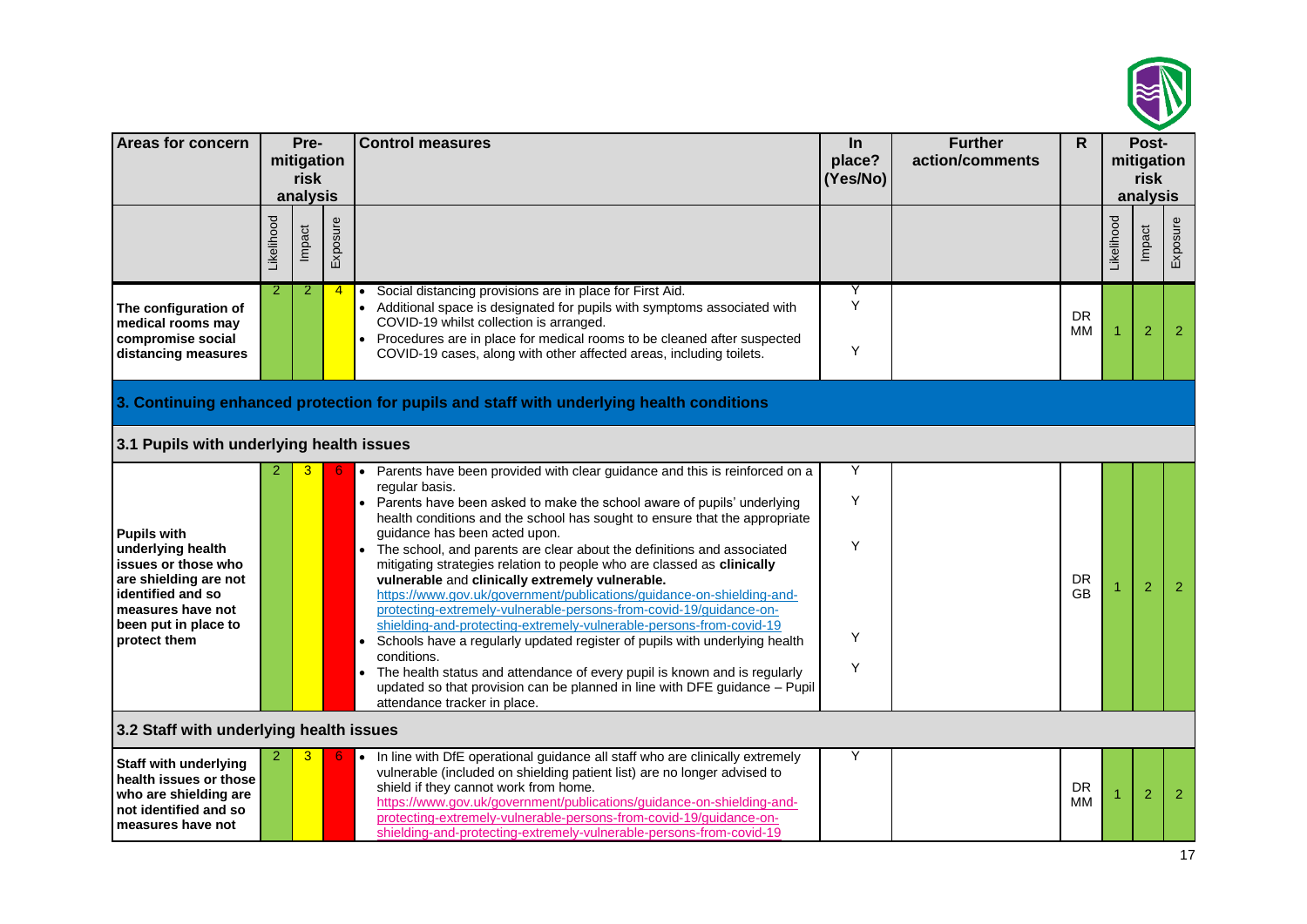

| <b>Areas for concern</b>                                                                 |            | Pre-                           |          | <b>Control measures</b>                                                                                                                                                                                                                                                                                                                                                                                                                                                                                                                                                                                                                                                                                                                                                                                                                                                                                                                                                                                                                                                                                                                                                                                                                                                                                                                                                                                                                                                                                                                                        | $\ln$                 | <b>Further</b>                                                            | $\mathsf{R}$           |            | Post-                          |                |
|------------------------------------------------------------------------------------------|------------|--------------------------------|----------|----------------------------------------------------------------------------------------------------------------------------------------------------------------------------------------------------------------------------------------------------------------------------------------------------------------------------------------------------------------------------------------------------------------------------------------------------------------------------------------------------------------------------------------------------------------------------------------------------------------------------------------------------------------------------------------------------------------------------------------------------------------------------------------------------------------------------------------------------------------------------------------------------------------------------------------------------------------------------------------------------------------------------------------------------------------------------------------------------------------------------------------------------------------------------------------------------------------------------------------------------------------------------------------------------------------------------------------------------------------------------------------------------------------------------------------------------------------------------------------------------------------------------------------------------------------|-----------------------|---------------------------------------------------------------------------|------------------------|------------|--------------------------------|----------------|
|                                                                                          |            | mitigation<br>risk<br>analysis |          |                                                                                                                                                                                                                                                                                                                                                                                                                                                                                                                                                                                                                                                                                                                                                                                                                                                                                                                                                                                                                                                                                                                                                                                                                                                                                                                                                                                                                                                                                                                                                                | place?<br>(Yes/No)    | action/comments                                                           |                        |            | mitigation<br>risk<br>analysis |                |
|                                                                                          | Likelihood | Impact                         | Exposure |                                                                                                                                                                                                                                                                                                                                                                                                                                                                                                                                                                                                                                                                                                                                                                                                                                                                                                                                                                                                                                                                                                                                                                                                                                                                                                                                                                                                                                                                                                                                                                |                       |                                                                           |                        | Likelihood | Impact                         | Exposure       |
| been put in place to<br>protect them                                                     |            |                                |          | Individual risk assessments for staff who are clinically extremely vulnerable<br>have been updated prior to returning and adjustments have been made to<br>support them in their role.<br>HR will liaise with individual staff members who are clinically vulnerable<br>(including staff who are pregnant) to update their individual risk<br>assessment to support them in their role.<br>https://www.gov.uk/government/publications/guidance-on-shielding-and-<br>protecting-extremely-vulnerable-persons-from-covid-19/guidance-on-<br>shielding-and-protecting-extremely-vulnerable-persons-from-covid-19<br>Members of staff with underlying health conditions have been asked to<br>seek and act on the advice of their GP/consultant/midwife or current<br>government advice. https://www.gov.uk/government/publications/guidance-<br>on-shielding-and-protecting-extremely-vulnerable-persons-from-covid-<br>19/guidance-on-shielding-and-protecting-extremely-vulnerable-persons-<br>from-covid-19<br>Pregnant women are in the 'clinically vulnerable' category and are<br>$\bullet$<br>generally advised to follow the above advice, which applies to all staff in<br>schools. A risk assessment will be conducted for pregnant women in line<br>with the Management of Health and Safety at Work Regulations 1999<br>(MHSW).<br>The Royal College of Obstetrics and Gynaecology (RCOG) has published<br>$\bullet$<br>occupational health advice for employers and pregnant women<br>(https://www.rcog.org.uk/en/guidelines-guidelines/coronavirus- | Y<br>Y<br>Y<br>Y<br>Y |                                                                           |                        |            |                                |                |
| 4.1 Mental health concerns - pupils                                                      |            |                                |          | pregnancy/). This document includes advice for women from 28 weeks<br>gestation or with underlying health conditions who may be at greater risk.<br>4. Enhancing mental health support for pupils and staff                                                                                                                                                                                                                                                                                                                                                                                                                                                                                                                                                                                                                                                                                                                                                                                                                                                                                                                                                                                                                                                                                                                                                                                                                                                                                                                                                    |                       |                                                                           |                        |            |                                |                |
| Pupils' mental health<br>has been adversely<br>affected by the<br><b>COVID-19 crisis</b> |            | 3                              |          | Physical activity is planned into each pupil's timetable, as well as PSHE<br>$\bullet$<br>sessions to support emotional wellbeing.<br>• Form teachers continue to monitor pastoral welfare of pupils and refer as<br>appropriate.<br>• Information shared regarding potentially vulnerable pupils via CPOMS.                                                                                                                                                                                                                                                                                                                                                                                                                                                                                                                                                                                                                                                                                                                                                                                                                                                                                                                                                                                                                                                                                                                                                                                                                                                   | Υ<br>Υ<br>Υ<br>Y      | New designated mental<br>health lead in school<br>Future in mind training | <b>DR</b><br><b>GB</b> | 2          | $\overline{2}$                 | $\overline{4}$ |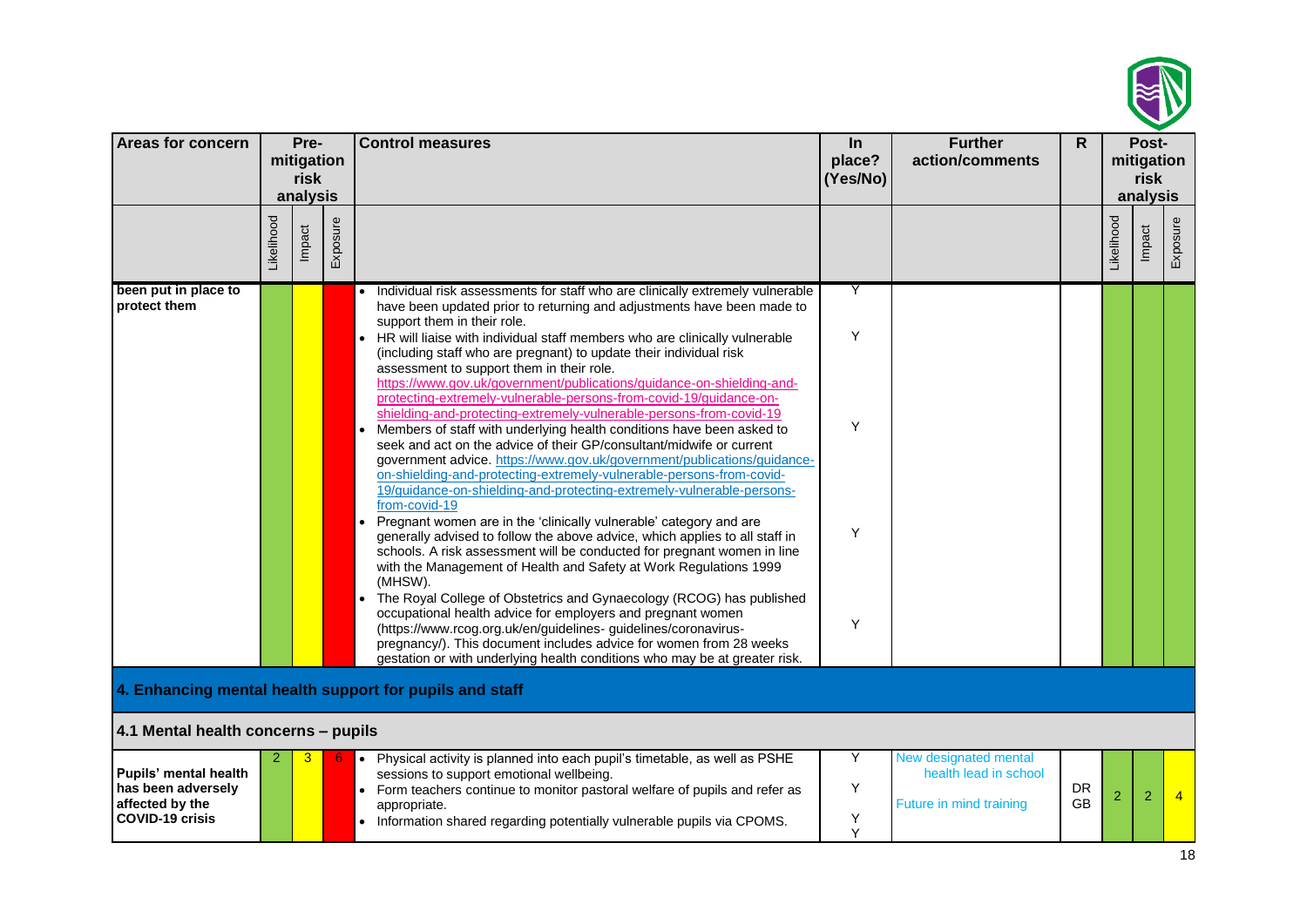

| Areas for concern                                                               |                | Pre-<br>mitigation<br>risk<br>analysis |          | <b>Control measures</b>                                                                                                                                                                                                                                                                                                                                                                                                                                                                                                                                                                                                         | In<br>place?<br>(Yes/No)   | <b>Further</b><br>action/comments                                                                                                                                                                                       | $\mathsf{R}$                               | Post-<br>mitigation<br>risk<br>analysis |                |                |
|---------------------------------------------------------------------------------|----------------|----------------------------------------|----------|---------------------------------------------------------------------------------------------------------------------------------------------------------------------------------------------------------------------------------------------------------------------------------------------------------------------------------------------------------------------------------------------------------------------------------------------------------------------------------------------------------------------------------------------------------------------------------------------------------------------------------|----------------------------|-------------------------------------------------------------------------------------------------------------------------------------------------------------------------------------------------------------------------|--------------------------------------------|-----------------------------------------|----------------|----------------|
|                                                                                 | ikelihood      | Impact                                 | Exposure |                                                                                                                                                                                                                                                                                                                                                                                                                                                                                                                                                                                                                                 |                            |                                                                                                                                                                                                                         |                                            | _ikelihood                              | Impact         | Exposure       |
| 4.2 Mental health concerns - staff                                              |                |                                        |          | There are sufficient numbers of trained staff available to support pupils with<br>mental health issues.<br>There is access to designated staff for all pupils who wish to talk to<br>someone about wellbeing/mental health.<br>Links to online resources and toolkits emailed to parents to support pupil<br>wellbeing.                                                                                                                                                                                                                                                                                                         | Y<br>Y                     |                                                                                                                                                                                                                         |                                            |                                         |                |                |
| The mental health of<br>staff has been<br>adversely affected by<br>the COVID-19 | 2              | 3                                      |          | Staff are encouraged to focus on their wellbeing - toolkit distributed to<br>$\bullet$<br>staff.<br>Links to online resources and toolkits emailed to staff to support wellbeing.<br>Line managers are proactive in discussing wellbeing with the staff that they<br>manage, including their workload.<br>Staff briefings/training on wellbeing are provided.<br>$\bullet$<br>Staff have been signposted to useful websites and resources.<br>$\bullet$<br>Calendared quality assurance processes adjusted/reduce to reduce staff<br>anxiety/workload pressures.                                                                | Υ<br>Υ<br>Υ<br>Υ<br>Y<br>Y | Staff sessions focused<br>$\bullet$<br>on wellbeing planned<br>into the academic<br>calendar.<br><b>Health and Well being</b><br>meetings taking place<br>• Mental Health First Aid<br><b>Course Booked</b><br>09.01.22 | <b>DR</b><br><b>MM</b><br><b>MM</b><br>8Jl | $\overline{2}$                          | 2              | $\overline{4}$ |
| <b>Working from home</b><br>can adversely affect<br>mental health               | $\overline{2}$ | 3                                      |          | Staff working from home due to self-isolation have regular catch-ups with<br>$\bullet$<br>line managers.<br>Staff are encouraged to speak regularly with colleagues, take regular<br>breaks and exercise.<br>Appropriate work plans have been agreed with support provided where<br>$\bullet$<br>necessary.<br>• A strategic staffing meeting ensures that potential staff issues are<br>highlighted and the necessary support put in place.<br>Staff working from home may help provide remote learning for any pupils<br>who need to stay at home.<br>• HR team available to support staff - Targeted staff well-being calls. | Υ<br>Y<br>Y<br>Y<br>Y<br>Υ |                                                                                                                                                                                                                         | <b>DR</b><br><b>MM</b>                     | $\overline{2}$                          | $\overline{2}$ | $\overline{4}$ |
| 4.3 Bereavement support                                                         |                |                                        |          |                                                                                                                                                                                                                                                                                                                                                                                                                                                                                                                                                                                                                                 |                            |                                                                                                                                                                                                                         |                                            |                                         |                |                |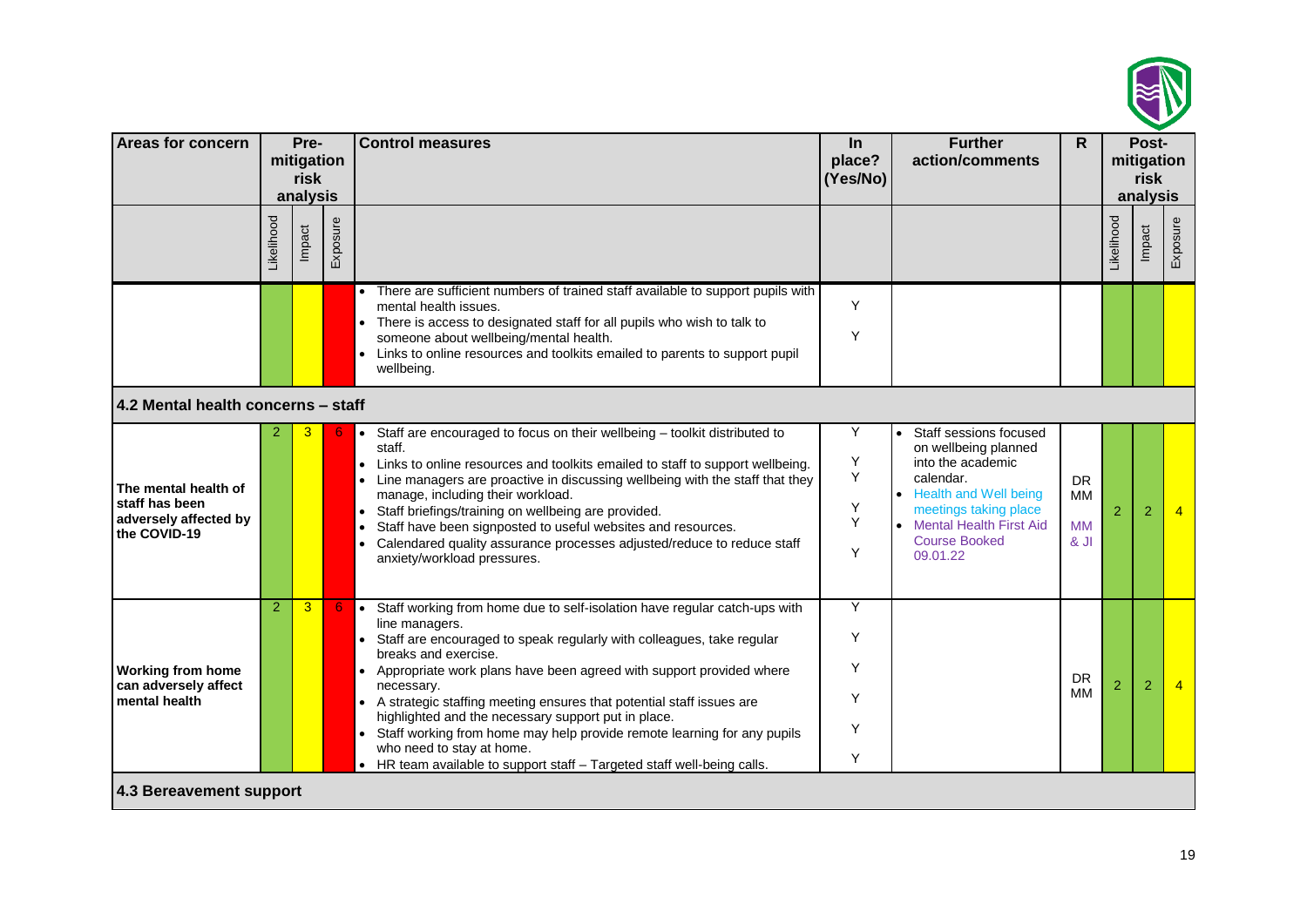

| <b>Areas for concern</b>                                                                                                           |                | Pre-<br>mitigation<br>risk<br>analysis |                | <b>Control measures</b>                                                                                                                                                                                                                                                                                                                                                                                                                                                                                                                                              | <b>Further</b><br>$\ln$<br>action/comments<br>place?<br>(Yes/No) |                                                                                                               |                              |            | Post-<br>mitigation<br><b>risk</b><br>analysis |                      |
|------------------------------------------------------------------------------------------------------------------------------------|----------------|----------------------------------------|----------------|----------------------------------------------------------------------------------------------------------------------------------------------------------------------------------------------------------------------------------------------------------------------------------------------------------------------------------------------------------------------------------------------------------------------------------------------------------------------------------------------------------------------------------------------------------------------|------------------------------------------------------------------|---------------------------------------------------------------------------------------------------------------|------------------------------|------------|------------------------------------------------|----------------------|
|                                                                                                                                    | Likelihood     | Impact                                 | Exposure       |                                                                                                                                                                                                                                                                                                                                                                                                                                                                                                                                                                      |                                                                  |                                                                                                               |                              | _ikelihood | Impact                                         | Exposure             |
| Pupils and staff are<br>grieving because of<br>loss of friends or<br>family                                                        | $\overline{2}$ | 3                                      | -6             | Support is requested from other organisations when necessary as<br>$\bullet$<br>appropriate.                                                                                                                                                                                                                                                                                                                                                                                                                                                                         | Y                                                                |                                                                                                               | <b>DR</b><br><b>GB</b><br>MМ | 2          | $\overline{2}$                                 | $\overline{4}$       |
| <b>5. Operational issues</b>                                                                                                       |                |                                        |                |                                                                                                                                                                                                                                                                                                                                                                                                                                                                                                                                                                      |                                                                  |                                                                                                               |                              |            |                                                |                      |
| 5.1 Review of fire procedures                                                                                                      |                |                                        |                |                                                                                                                                                                                                                                                                                                                                                                                                                                                                                                                                                                      |                                                                  |                                                                                                               |                              |            |                                                |                      |
| Fire procedures are<br>not appropriate to<br>cover new<br>arrangements                                                             |                |                                        |                | Fire procedures have been reviewed and revised where required, due to:<br>$\bullet$<br>Reduced numbers of pupils/staff<br>$\circ$<br>Possible absence of fire marshals<br>$\circ$<br>Staff and pupils have been briefed on any new evacuation procedures.<br>Incident controller and fire marshals have been trained and briefed<br>appropriately.                                                                                                                                                                                                                   | Y<br>Υ<br>Y                                                      | Refresher of fire marshal<br>training booked for 9th<br>September. - Completed                                | DR<br>ΜМ                     |            | $\overline{2}$                                 | 2                    |
| Fire marshals absent<br>due to self-isolation                                                                                      | $\overline{2}$ | $\overline{2}$                         | $\overline{4}$ | An additional staff rota is in place for fire marshals to cover any absences<br>$\bullet$<br>and staff have been briefed accordingly.                                                                                                                                                                                                                                                                                                                                                                                                                                | Y                                                                |                                                                                                               | DR<br>ΜМ                     |            | 2                                              | 2                    |
| <b>Statutory compliance</b><br>has not been<br>completed due to the<br>availability of<br>contractors during<br><b>lockdown</b>    |                | 1                                      |                | All statutory compliance is up to date.<br>$\bullet$<br>Where water systems have not been maintained throughout lockdown,<br>chlorination, flushing and certification by a specialist contractor has been<br>arranged.                                                                                                                                                                                                                                                                                                                                               | Y<br>Y                                                           | <b>External review</b><br>completed 09.12.21                                                                  | <b>DR</b><br>МM              |            |                                                | $\blacktriangleleft$ |
| 5.2 Contractors working on the school site                                                                                         |                |                                        |                |                                                                                                                                                                                                                                                                                                                                                                                                                                                                                                                                                                      |                                                                  |                                                                                                               |                              |            |                                                |                      |
| <b>External agencies and</b><br>contractors on-site<br>whilst school is in<br>operation may pose a<br>risk to infection<br>control | 2              | 2                                      |                | An assessment has been carried out to see if any additional control<br>$\bullet$<br>measures are required to keep staff, pupils and contractors safe.<br>Assurances have been sought from the contractors that all staff attending<br>the setting will be in good health (symptom-free) and that contractors have<br>procedures in place to minimise the risk of transmission.<br>Alternative arrangements have been considered such as using a different<br>entrance for contractors and organising classes so that contractors and<br>staff/pupils are kept apart. | Υ<br>Y<br>Y<br>Y                                                 | <b>Essential visitors to site</b><br>only during school<br>hours. Masks to be<br>worn by visitors to<br>site. | <b>DR</b><br>ΜМ              |            | $\overline{2}$                                 | 2                    |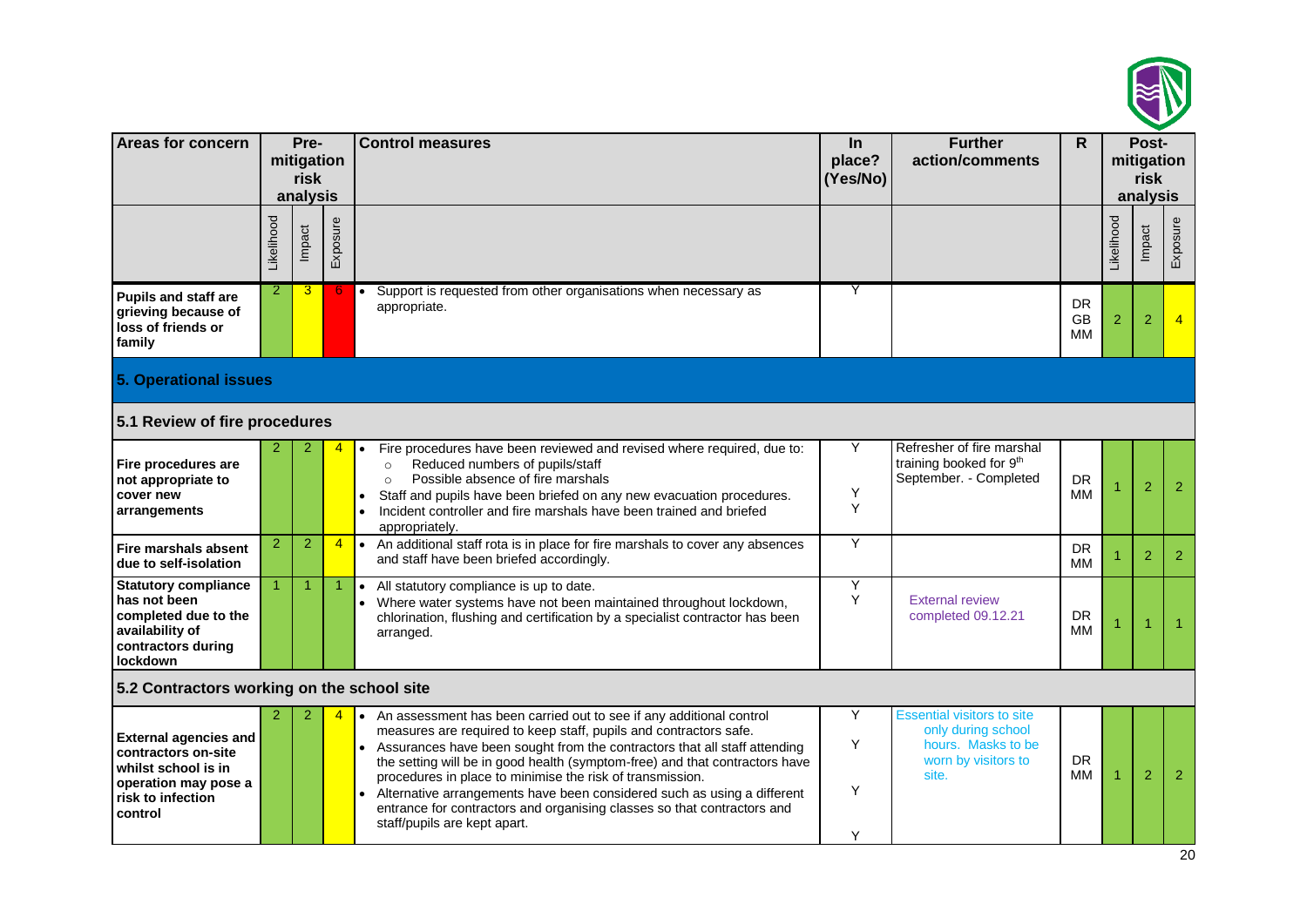

| <b>Areas for concern</b>                                                                                                                 | Pre-<br>mitigation<br>risk |        |          | <b>Control measures</b>                                                                                                                                                                                                                                                                                                                                                                                                                                                                                                                                                                                                                                                                                                                                                                                                                                                                                                                                                                                                                                                                                                                                                                                                                     | In<br>place?<br>(Yes/No) | <b>Further</b><br>action/comments | $\mathsf{R}$ | Post-<br>mitigation<br>risk |                |                |
|------------------------------------------------------------------------------------------------------------------------------------------|----------------------------|--------|----------|---------------------------------------------------------------------------------------------------------------------------------------------------------------------------------------------------------------------------------------------------------------------------------------------------------------------------------------------------------------------------------------------------------------------------------------------------------------------------------------------------------------------------------------------------------------------------------------------------------------------------------------------------------------------------------------------------------------------------------------------------------------------------------------------------------------------------------------------------------------------------------------------------------------------------------------------------------------------------------------------------------------------------------------------------------------------------------------------------------------------------------------------------------------------------------------------------------------------------------------------|--------------------------|-----------------------------------|--------------|-----------------------------|----------------|----------------|
|                                                                                                                                          | analysis                   |        |          |                                                                                                                                                                                                                                                                                                                                                                                                                                                                                                                                                                                                                                                                                                                                                                                                                                                                                                                                                                                                                                                                                                                                                                                                                                             |                          |                                   | analysis     |                             |                |                |
|                                                                                                                                          | Likelihood                 | Impact | Exposure |                                                                                                                                                                                                                                                                                                                                                                                                                                                                                                                                                                                                                                                                                                                                                                                                                                                                                                                                                                                                                                                                                                                                                                                                                                             |                          |                                   |              | Likelihood                  | Impact         | Exposure       |
|                                                                                                                                          |                            |        |          | • It is recommended that visitors continue to wear face coverings in<br>situations outside of the classroom where they may come into contact with<br>people they do not usually meet.<br>In the event of a localised outbreak It may be necessary to reintroduce<br>face coverings (refer to outbreak management plan).<br>• In addition to arrangements for COVID-19, normal contractor procedures<br>are being applied and have been updated in light of COVID-19 (including<br>contractor risk assessments and method statements, and contractor<br>induction).<br>A record will be kept of all visitors/contractors within the last 21 days to<br>$\bullet$<br>assist with NHS Track and Trace.<br>Individual risk assessments are in place for education activities requiring<br>external staffing to implement provision E.g. Music tuition, Forest schools<br>etc. Ensuring that the provision only takes place in line with the other<br>controls highlighted above alongside the relevant associated guidance.<br>The use of remote and virtual meetings should take place where multiple<br>outside agencies are involved. Where this is not possible, the number of<br>people should be limited with notes submitted in advance. | Υ<br>Υ<br>Υ<br>Y<br>Y    |                                   |              |                             |                |                |
| 6. Finance                                                                                                                               |                            |        |          |                                                                                                                                                                                                                                                                                                                                                                                                                                                                                                                                                                                                                                                                                                                                                                                                                                                                                                                                                                                                                                                                                                                                                                                                                                             |                          |                                   |              |                             |                |                |
| 6.1 Costs of the school's response to COVID-19                                                                                           |                            |        |          |                                                                                                                                                                                                                                                                                                                                                                                                                                                                                                                                                                                                                                                                                                                                                                                                                                                                                                                                                                                                                                                                                                                                                                                                                                             |                          |                                   |              |                             |                |                |
| The costs of<br>additional measures<br>and enhanced<br>services to address<br>COVID-19 places the<br>school in financial<br>difficulties |                            |        |          | • Additional cost pressures due to COVID-19 has been identified and<br>considered during budget setting processes.<br>https://www.gov.uk/government/publications/coronavirus-covid-19-financial-<br>support-for-schools/school-funding-exceptional-costs-associated-with-<br>coronavirus-covid-19-for-the-period-march-to-july-2020<br>• Additional COVID-19 related costs are under monitoring and options for<br>reducing costs over time and as guidance changes are under review.<br>• The school's projected financial position is regularly shared with trust- sub<br>finance committee.                                                                                                                                                                                                                                                                                                                                                                                                                                                                                                                                                                                                                                              | Υ<br>Y<br>Y              |                                   | DR<br>ΜМ     |                             | $\overline{2}$ | $\overline{2}$ |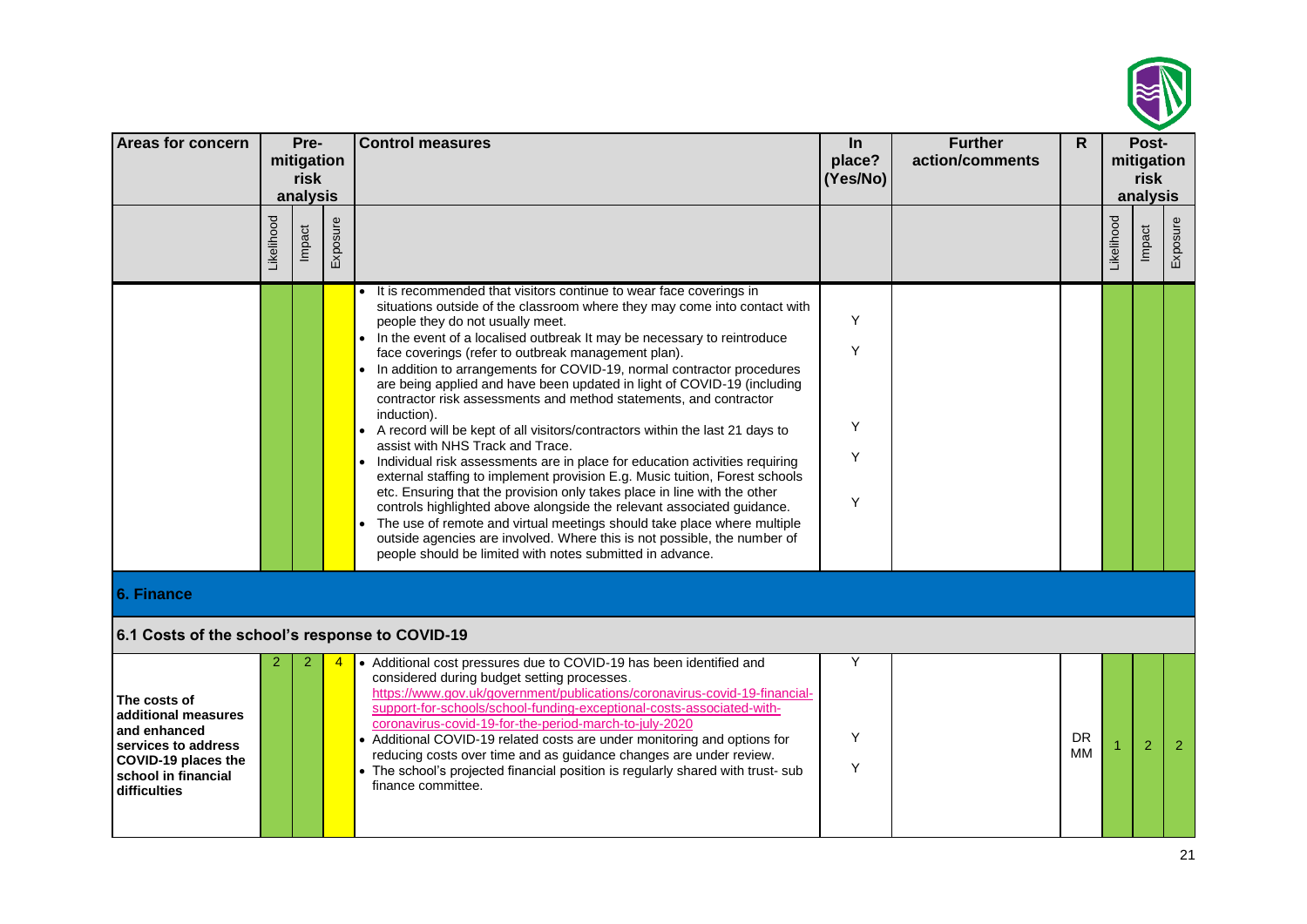

| Areas for concern                                                                                                                            | Pre-<br>mitigation<br>risk<br>analysis |        |          | <b>Control measures</b>                                                                                                                                                                                                                                                                                                                                                                                                                                                                                                                                                                                                                                                                                                                                                        | $\ln$<br>place?<br>(Yes/No) | <b>Further</b><br>action/comments                 | Post-<br>$\mathsf{R}$<br>mitigation<br>risk<br>analysis |            |        |                |
|----------------------------------------------------------------------------------------------------------------------------------------------|----------------------------------------|--------|----------|--------------------------------------------------------------------------------------------------------------------------------------------------------------------------------------------------------------------------------------------------------------------------------------------------------------------------------------------------------------------------------------------------------------------------------------------------------------------------------------------------------------------------------------------------------------------------------------------------------------------------------------------------------------------------------------------------------------------------------------------------------------------------------|-----------------------------|---------------------------------------------------|---------------------------------------------------------|------------|--------|----------------|
|                                                                                                                                              | Likelihood                             | Impact | Exposure |                                                                                                                                                                                                                                                                                                                                                                                                                                                                                                                                                                                                                                                                                                                                                                                |                             |                                                   |                                                         | Likelihood | Impact | Exposure       |
| <b>7. Governance</b>                                                                                                                         |                                        |        |          |                                                                                                                                                                                                                                                                                                                                                                                                                                                                                                                                                                                                                                                                                                                                                                                |                             |                                                   |                                                         |            |        |                |
| 7.1 Oversight of the governing body                                                                                                          |                                        |        |          |                                                                                                                                                                                                                                                                                                                                                                                                                                                                                                                                                                                                                                                                                                                                                                                |                             |                                                   |                                                         |            |        |                |
| Lack of trust and<br>governor oversight<br>during the COVID-19<br>crisis leads to the<br>school failing to meet<br>statutory<br>requirements |                                        |        |          | • Trustee and governor meetings continue to be held either virtually or face to<br>face.<br>• The agendas are structured to ensure all statutory requirements are<br>discussed and school leaders are held to account for their implementation.<br>• Meetings are quorate.<br>• The Headteachers' report to governors includes content and updates on<br>how the school is continuing to meet its statutory obligations in addition to<br>covering the school's response to COVID-19.<br>• Regular dialogue with the Chair of Governors and those governors with<br>designated responsibilities is in place.<br>• Minutes of meetings are reviewed to ensure that they accurately record<br>oversight and holding leaders to account for areas of statutory<br>responsibility. | Y<br>Y<br>Υ<br>Y<br>Y<br>Y  |                                                   | <b>DR</b>                                               |            |        |                |
| 8. Additional site-specific issues and risks                                                                                                 |                                        |        |          |                                                                                                                                                                                                                                                                                                                                                                                                                                                                                                                                                                                                                                                                                                                                                                                |                             |                                                   |                                                         |            |        |                |
|                                                                                                                                              |                                        |        |          | Settings to add any site-specific issues/arrangements here and ensure mitigation strategies are in place to address them                                                                                                                                                                                                                                                                                                                                                                                                                                                                                                                                                                                                                                                       |                             |                                                   |                                                         |            |        |                |
| Alternative provision                                                                                                                        |                                        |        |          | • Risk assessment to be completed by providers- to include health and<br>safety and control measures to enable delivery of a broad and balanced<br>curriculum for pupils.<br>• Completed risk assessments will be reviewed.                                                                                                                                                                                                                                                                                                                                                                                                                                                                                                                                                    | Y<br>Y                      | At present, no alternative<br>provision accessed. | <b>DR</b><br><b>GB</b>                                  | 2          | 2      |                |
| Catering                                                                                                                                     | $\overline{2}$                         | 3      | -6       | • Kitchen to be fully open adhering to normal legal requirements (HACCP,<br>School food standards).<br>• Assurances have been sought from the suppliers delivering goods that all<br>staff attending the setting will be in good health (symptom-free) and that<br>contractors have procedures in place to minimise the risk of infection.<br>• Compliant with guidance for food businesses on COVID-19<br>https://www.gov.uk/government/publications/covid-19-guidance-for-food-<br>businesses/guidance-for-food-businesses-on-coronavirus-covid-19                                                                                                                                                                                                                           | Υ<br>Υ<br>Y                 |                                                   | <b>DR</b><br>MМ                                         | 2          | 2      | $\overline{4}$ |